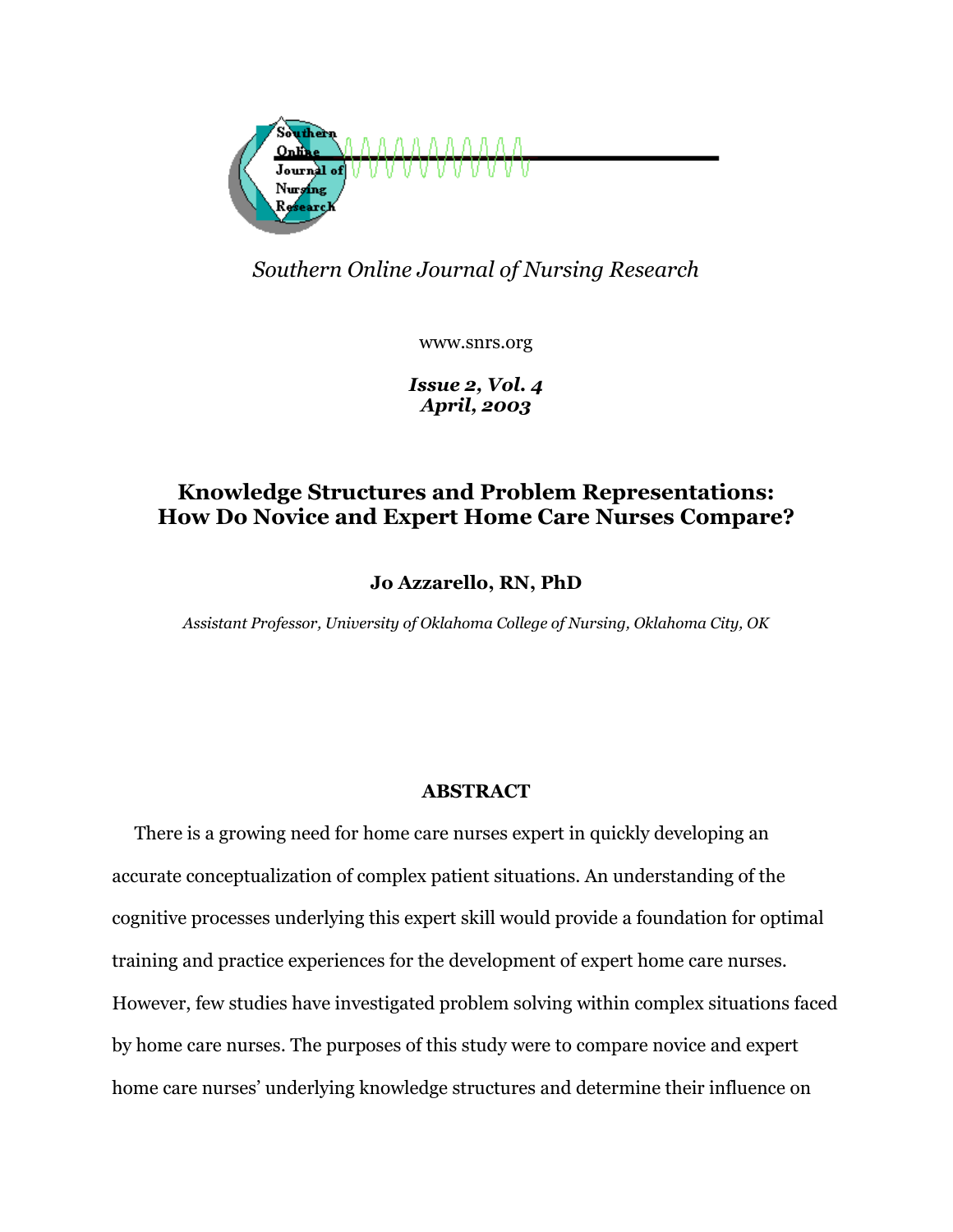pattern recognition and ability to draw inferences from complex patient data. Specific aims of the study were to: 1) compare novice and expert home care nurses' knowledge structures and problem representations, and 2) determine if underlying knowledge structures predict pattern recognition. This descriptive exploratory study used a written question answering task to measure domain knowledge structures, and a think-aloud question answering task to measure pattern recognition and inferences for a written patient scenario in five novices and five experts in home care nursing. Findings reveal both similarities and differences in experts' and novices' underlying knowledge structures and representations. Knowledge structures were more predictive of pattern recognition for experts than for novices. Implications include mentoring periods for inexperienced home care nurses, employee assessment, utility for nursing education, and future research.

*Keywords: Knowledge Structures, Problem Representation, Pattern Recognition, Inference, Home Care Nursing, Problems*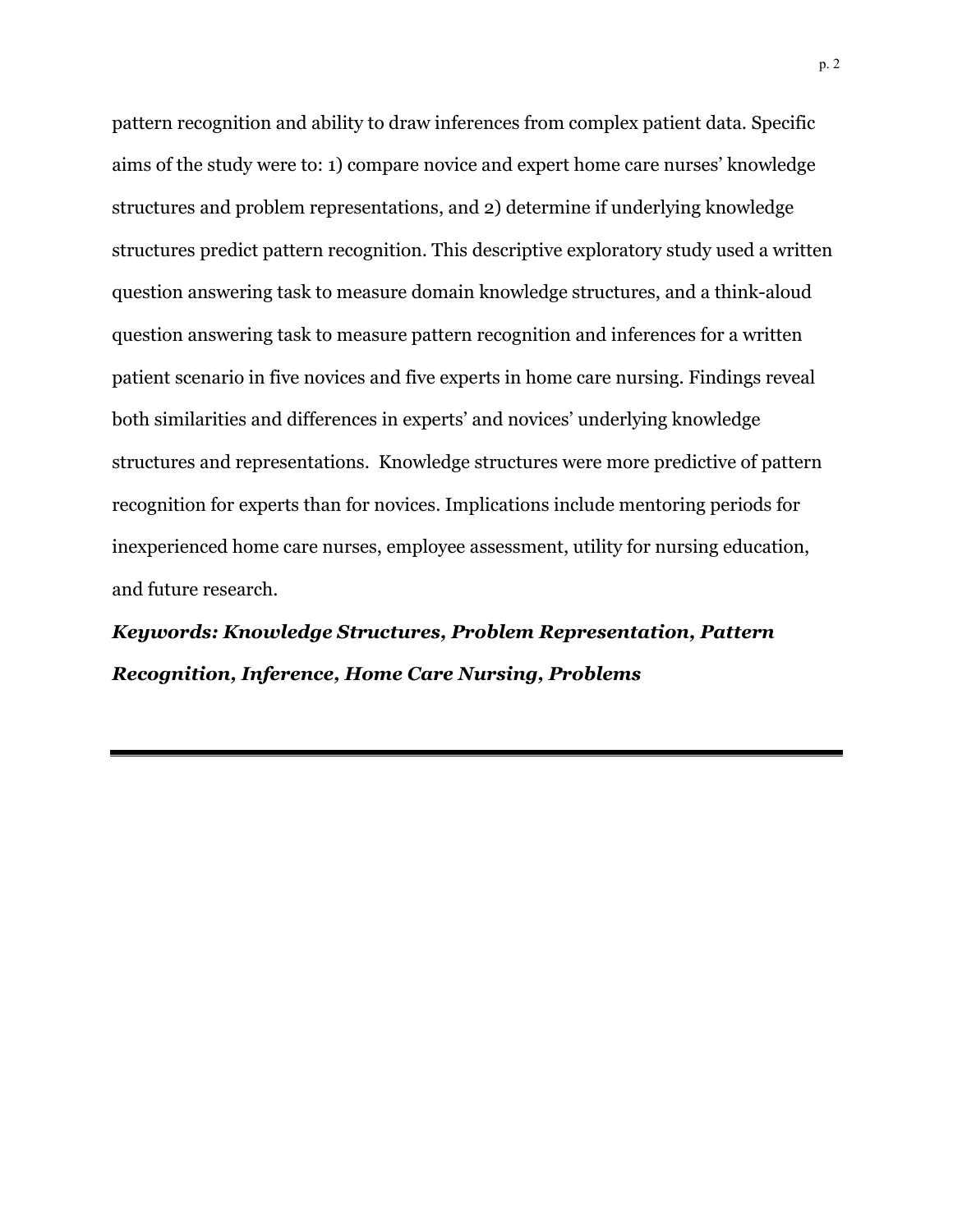#### **Introduction**

 Home care nursing practice is particularly challenging because home care nurses routinely face problem situations in which a patient has a broad range of multiple interacting medical, functional, and behavioral problems affecting current and future health status. Beyond assisting patients to achieve goals related to restoration, rehabilitation, and palliative care, the home care nurse strives to promote patient or caregiver competence and judgment in the independent management of health care needs at home.**<sup>1</sup>**

 The resulting problem solving situation is complex for several reasons. There is often limited availability of information about the total situation, with only a portion of the variables (e.g., physical signs) lending themselves to direct observation. This requires the nurse to infer additional information

about the patient's underlying condition and situation. Also, complex patient situations frequently have a high degree of connectivity of variables. That is, changes in one problem can affect the status of other co-existing problems. Additional difficulties can arise when some of the goals and interventions for concurrent problems are contradictory. Recent changes in the home care industry, such as increasing patient acuity and the introduction of a prospective payment system, complicate the situation. There is a dramatic and growing need for home care nurses expert in quickly developing an accurate conceptualization of complex patient situations so that comprehensive, effective care can be delivered. An understanding of the cognitive processes underlying this expert skill would provide a foundation for planning optimal training and practice experiences for the development of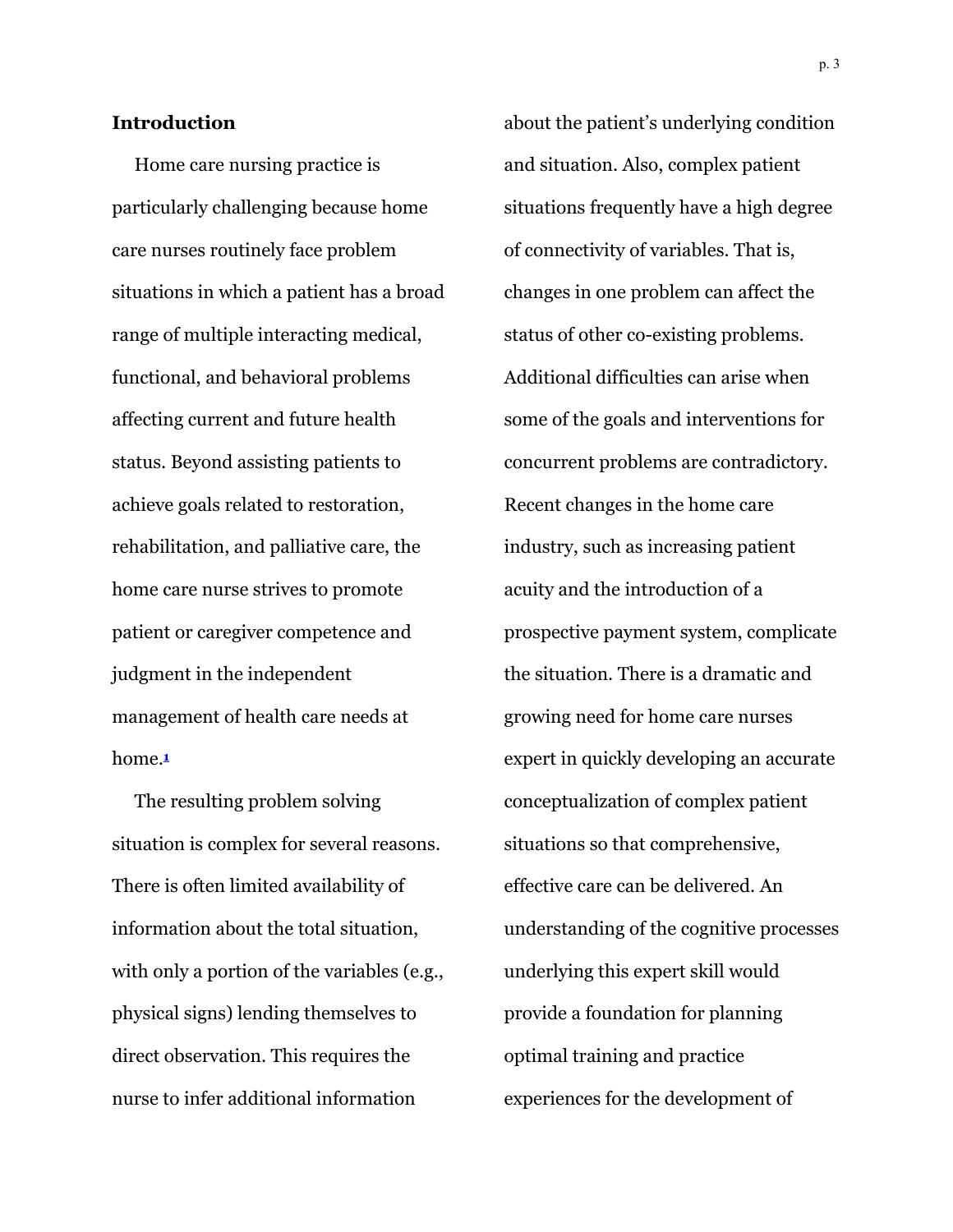expert home care nurses and serve as the basis for assessments aimed at identifying levels of expertise.

 Although some recent studies have begun to investigate problem solving within the complex situations that home care nurses face,**2-4** little remains known about the similarities and differences between novice and expert home care nurses' underlying structure of domain knowledge, or their recognition of patterns and generation of inferences when representing multidimensional patient situations. Of particular concern are questions of how organization of the underlying knowledge base relates to problem representation for problems involving multiple interacting problem entities in home care nursing.

 The purposes of this study were to compare novice and expert home care nurses' underlying knowledge structures and determine their influence on pattern recognition and ability to draw

inferences from patient data. Specific aims were to: 1) compare novice and expert home care nurses on underlying knowledge structures and problem representation; and 2) determine if underlying knowledge structures predict pattern recognition by novice and expert home care nurses.

# **Conceptual Basis and Literature Review**

 Theoretical foundations of domain specific problem solving were established from studies conducted in knowledge-rich, non-nursing domains using novice-expert comparisons.**5-13** From these studies, characteristics of experts' problem representation and underlying knowledge structure were identified.

 *Problem Representation*. Domain specific problem solving is the process through which an individual determines solution procedures based on previous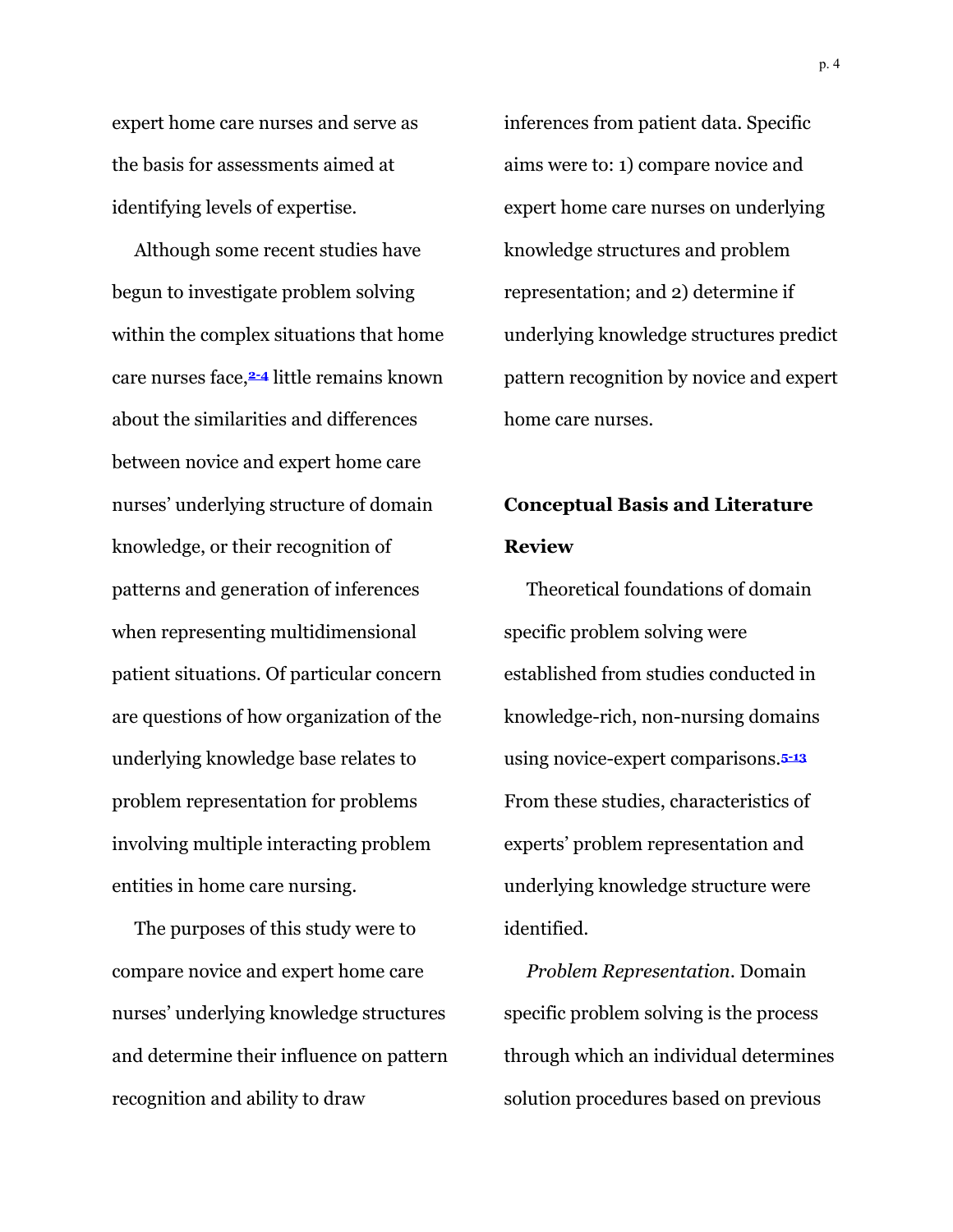knowledge and experience in a specific content area. Prior to determining a solution, an individual develops a *representation*, or internal model, that consists of elements within the problem, the relationships among them, and inferences drawn from the knowledge base of the solver.**5,6** Much of an expert's problem solving power lies in the ability to quickly establish correspondence between externally presented events and internal models of these events through pattern recognition and inferred relations that define the situation.**7,8**

 Research comparing novices and experts on problem solving performance in physics,**<sup>9</sup>** chess,**<sup>10</sup>** and medicine**<sup>11</sup>** shows that experts are able to focus on meaningful patterns in the information, avoiding attention to the irrelevant details of problems in their domain. In addition, experts are able to use available problem data to infer added information for problem solving.

Experts demonstrated superior ability to identify relevant cues or important features of the problem at hand when compared to novices.**12** However, other studies have found that novices' problem solving difficulties generally did not stem from failure to identify relevant cues, but from limited ability to abstract the relevant elements in the problem data.**11,13** While both novices and experts were able to pick out relevant problem features, novices were less likely to generate inferences and relations not explicitly stated in the problem.

 A limited number of studies on problem representation in nursing specifically examine pattern recognition and inference. Benner's work on skill acquisition in nursing is congruent with findings from other disciplines regarding experts' superior skill in recognizing patterns in patient condition, including very subtle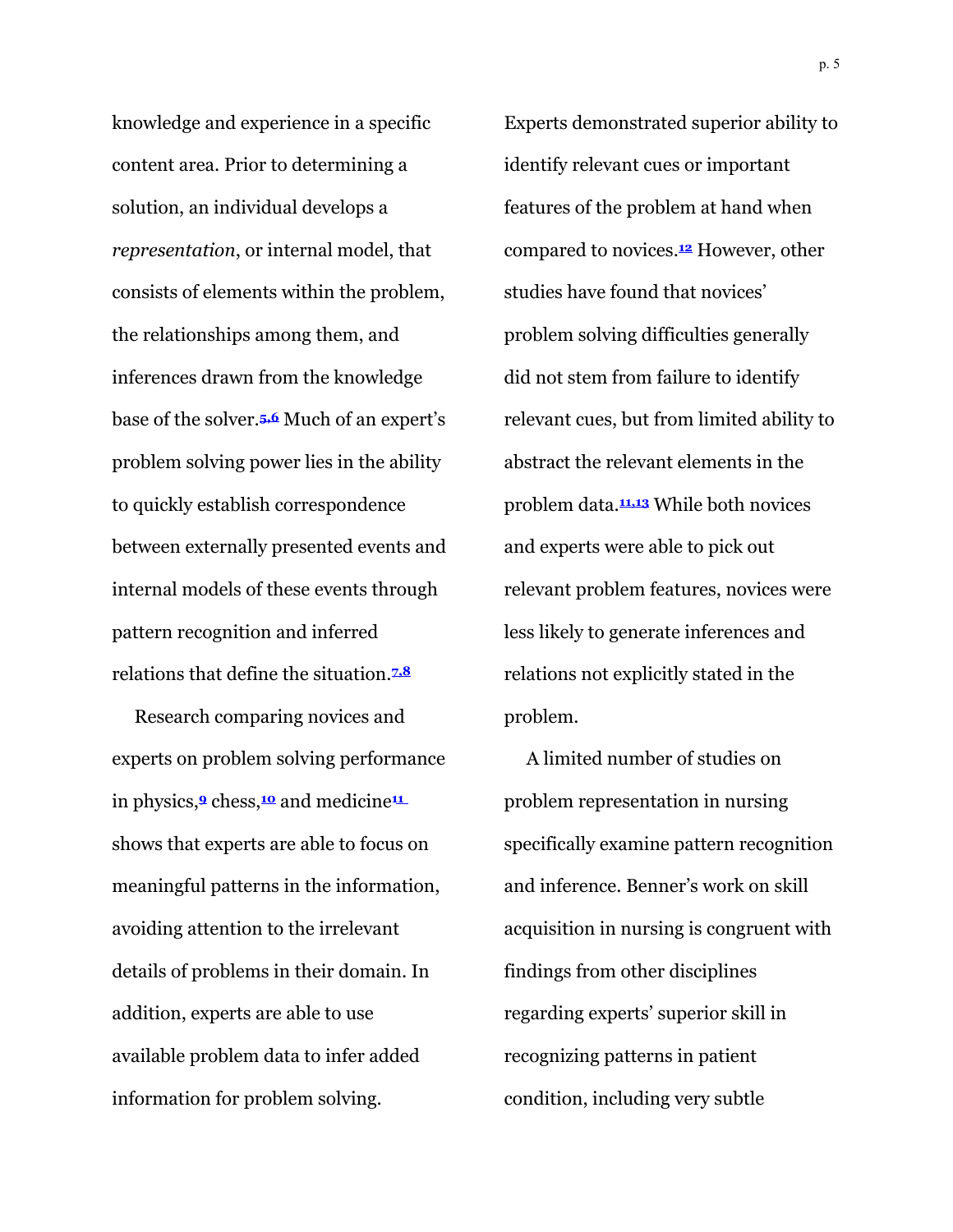changes, compared to novices.**<sup>14</sup>** In a study of wound care decisions, experts focused more on problem-specific (meaningful) data than novices.**15** In a study of decision making in third-space fluid shift problems, more experienced nurses used more cues, selectively clustered these cues, and made more accurate inferences than nurses with less experience.**16** However, no differences were found between nursing students and experienced staff nurses in the number of inferences generated in a simulated diagnostic reasoning task.**<sup>17</sup>**

 *Knowledge Structure*. An interconnected, organized knowledge base appears to underlie experts' ability to accurately detect relevant patterns in problem data and to infer additional relations and constraints from the situation.**6,18** The organization and interconnections among declarative facts within the learner's knowledge network is referred to as structural

knowledge.**19-21** Knowledge of how concepts within a domain are interrelated is believed to contribute to the automaticity and speed of accurate problem solving seen with expert performance. The shift from storing knowledge as isolated facts and loosely bundled units of information to highly integrated knowledge structures is a key factor that characterizes the transition from novice to expert.**22** Novices' underlying knowledge is less complete, less interconnected, and contains more erroneous information than that of experts. In addition, experts appear to know more about the appropriate application of their knowledge, with declarative knowledge tightly bound to conditions for its use.**18,23,24**

 Broderick and Ammentorp examined knowledge structures of nursing students and licensed nurses by comparing how subjects sorted data elements related to a patient scenario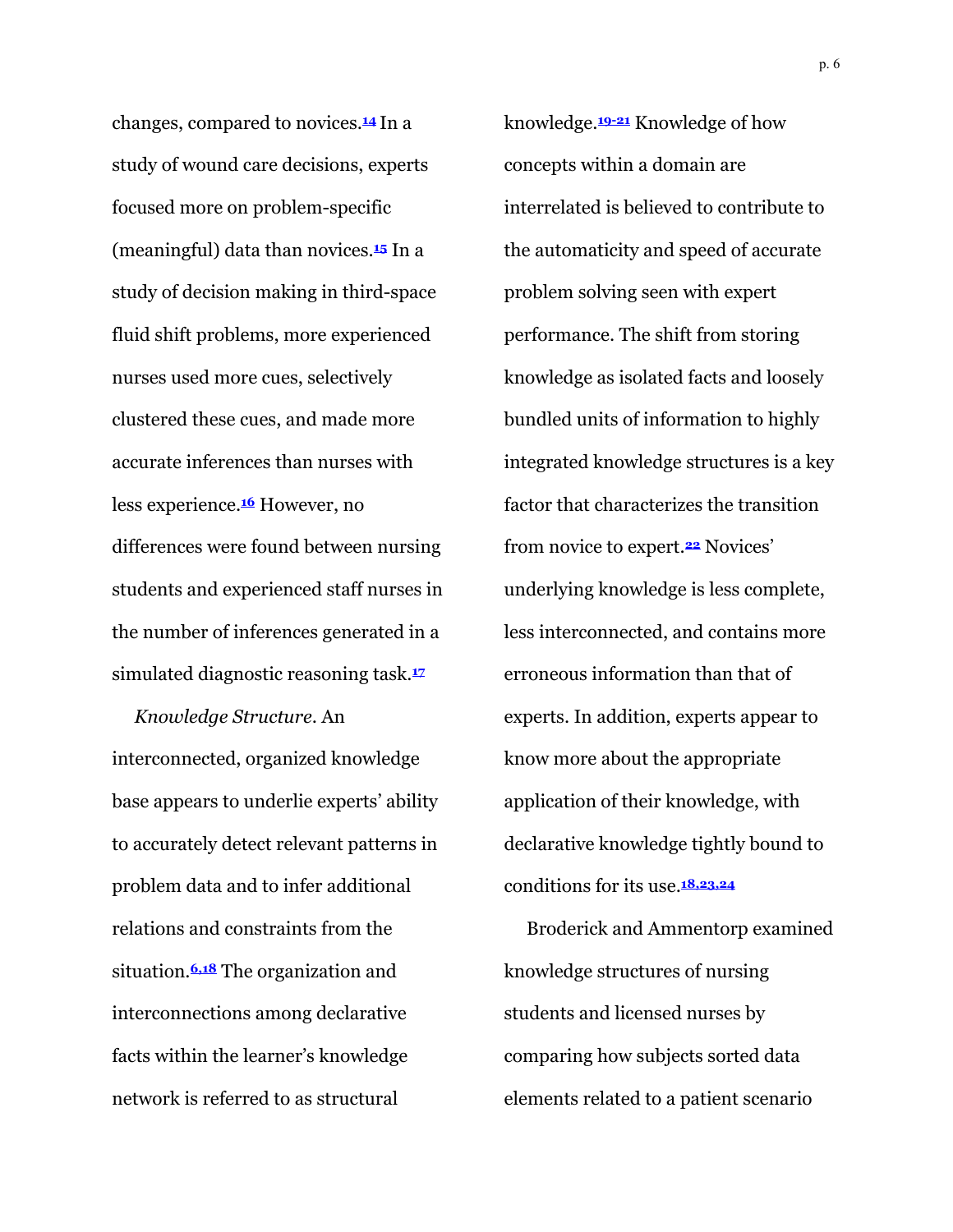into categories.**25** The researchers found no differences between the knowledge structures of the two groups. Lauri and Salantera found that the degree of abstraction of knowledge structure was positively related to creative decision making in nursing.**26** However, the researchers did not compare novice and expert nurses.

 Previous studies have been successful in identifying some aspects of knowledge structures and problem representation that differentiate novices and experts. However, the majority of these studies have concentrated on problems that are dissimilar to those encountered in home care nursing. Much of what is known about expert problem representation and knowledge structures is found in research using single dimensional problems (e.g., solving a physics problem for which there is one correct answer, identifying a single medical diagnosis, making wound

care decisions) rather than using complex multidimensional problems such as those typically faced by home care nurses (e.g., multiple medical and functional problems interacting within a single patient).

#### **Methods**

 This descriptive exploratory study used a two group, novice/expert comparison design. The study was approved by the University of Oklahoma Institutional Review Board and confidentiality of participants was maintained.

 *Sample and Setting*. A total of ten nurses participated in the study: five novices and five experts in home care nursing. Novices were randomly chosen from an Oklahoma State Board of Nursing list of recent graduates from baccalaureate programs for registered nurses (RN) who had graduated within the month prior to data collection and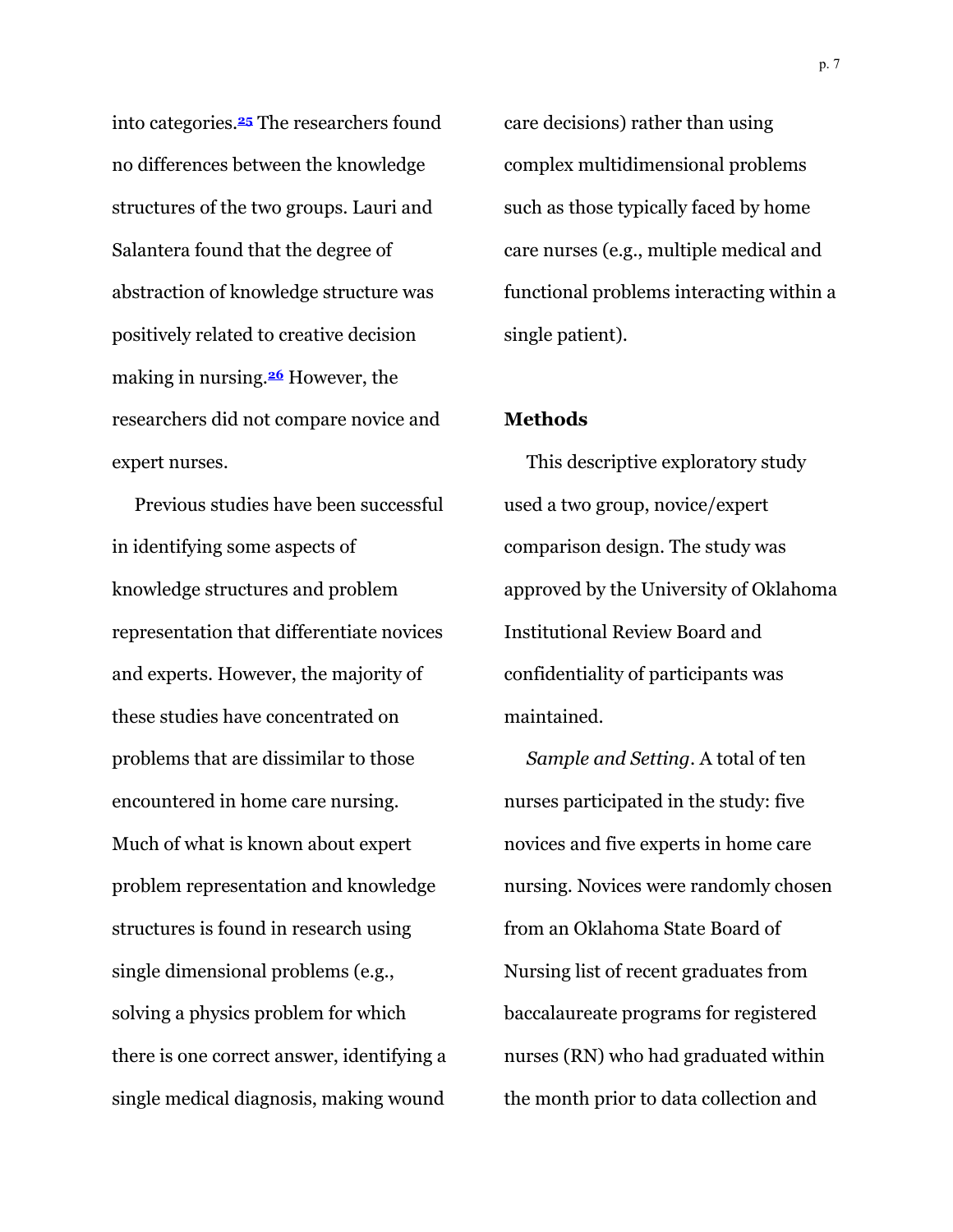successfully tested for licensure. Length of experience as an RN ranged from 2 weeks to 1 month. None was previously licensed as an RN or Practical Nurse, or had prior work experience in home health care in any capacity (e.g., home health aide). Four were female, and one was male. Experts were identified through networking with the author's industry contacts and members of the Oklahoma Home Care Association.

 All experts were female and had a minimum of a baccalaureate degree in nursing. Two expert participants had a master's degree in nursing and a third expert was certified in home care nursing through the American Nurses Credentialing Center. Length of experience as an RN ranged from 6 to 24 years. Home care experience ranged from 5 to 13 years. Supervisors or peers rated each expert as having superior knowledge and skill in home health nursing practice.

 Participants were contacted by telephone, given a brief explanation of the study, and scheduled for an appointment to meet individually for data collection. At the meeting, an explanation of the study was again provided and signed written consent obtained.

 *Variables and Measurement*. Knowledge structure is the interrelationships among domain related concepts within an individual's knowledge base. For the purposes of this study, variables related to interrelationships and concepts were operationalized in the following way. Six concepts defining the domain of home care nursing (congestive heart failure [CHF], depression, impaired mobility, poor medication management, falls, and poor nutrition/hydration) and two types of relationships or links among concepts ("characteristic of" and "leads to") were used in measures of both knowledge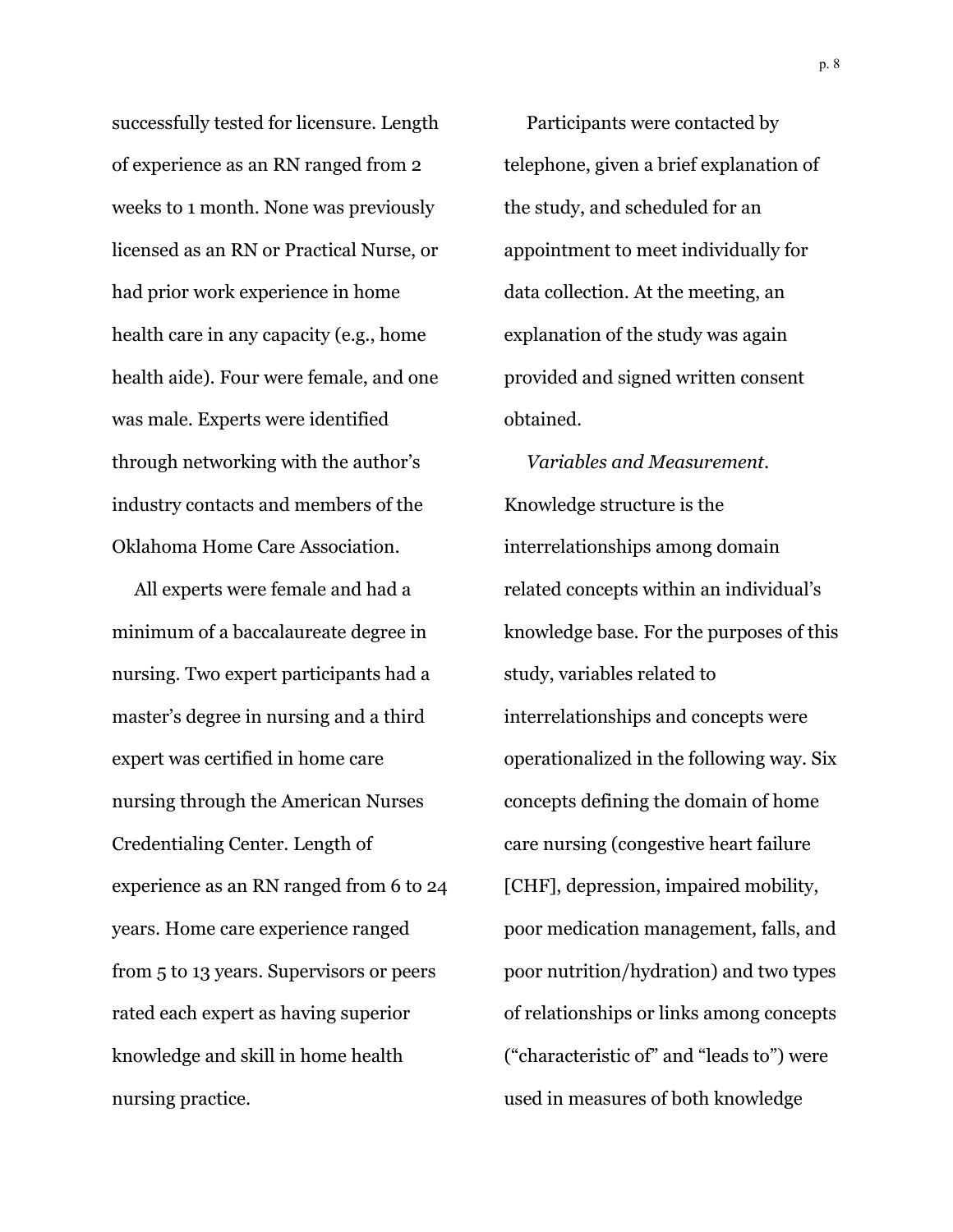structure and problem representation. The six concepts were chosen by the researcher from a review of home care nursing literature due to their relevance for home care nursing, ability to be represented as a problem or potential problem to be addressed by the nurse, and the high degree of interrelationship among them.

 The "characteristic of" and "leads to" relationships among concepts were chosen because interpretations of data characteristic of the patient's condition and inferences of underlying causal dynamics were found to be particularly relevant in studies of problem conceptualization in health care.**6,11** A "characteristic of" link is one that indicates one concept is a feature, attribute, or characteristic of another concept. A "leads to" link is one that indicates a causal relationship between concepts. It should be noted that individuals usually do not store ideal

representations of causal mechanisms, but rather only fragments of the true cause-oriented mechanisms.**<sup>27</sup>** Therefore, the "leads to" relationship does not indicate a strict causal relationship in the sense that one set of events or states constitutes a necessary and sufficient cause of another event or state. The "leads to" link is used in a more general sense to indicate that one concept leads to, causes, or results in another concept.

 *Procedures.* The researcher remained present throughout all data collection procedures. First, data measuring participants' underlying domain specific knowledge structures were collected using a written question answering task similar to that used by Graesser and Clark**<sup>27</sup>** in their studies of knowledge structures and discourse processing. Participants were presented with each of the six home care concepts printed at the top of a page and asked to write their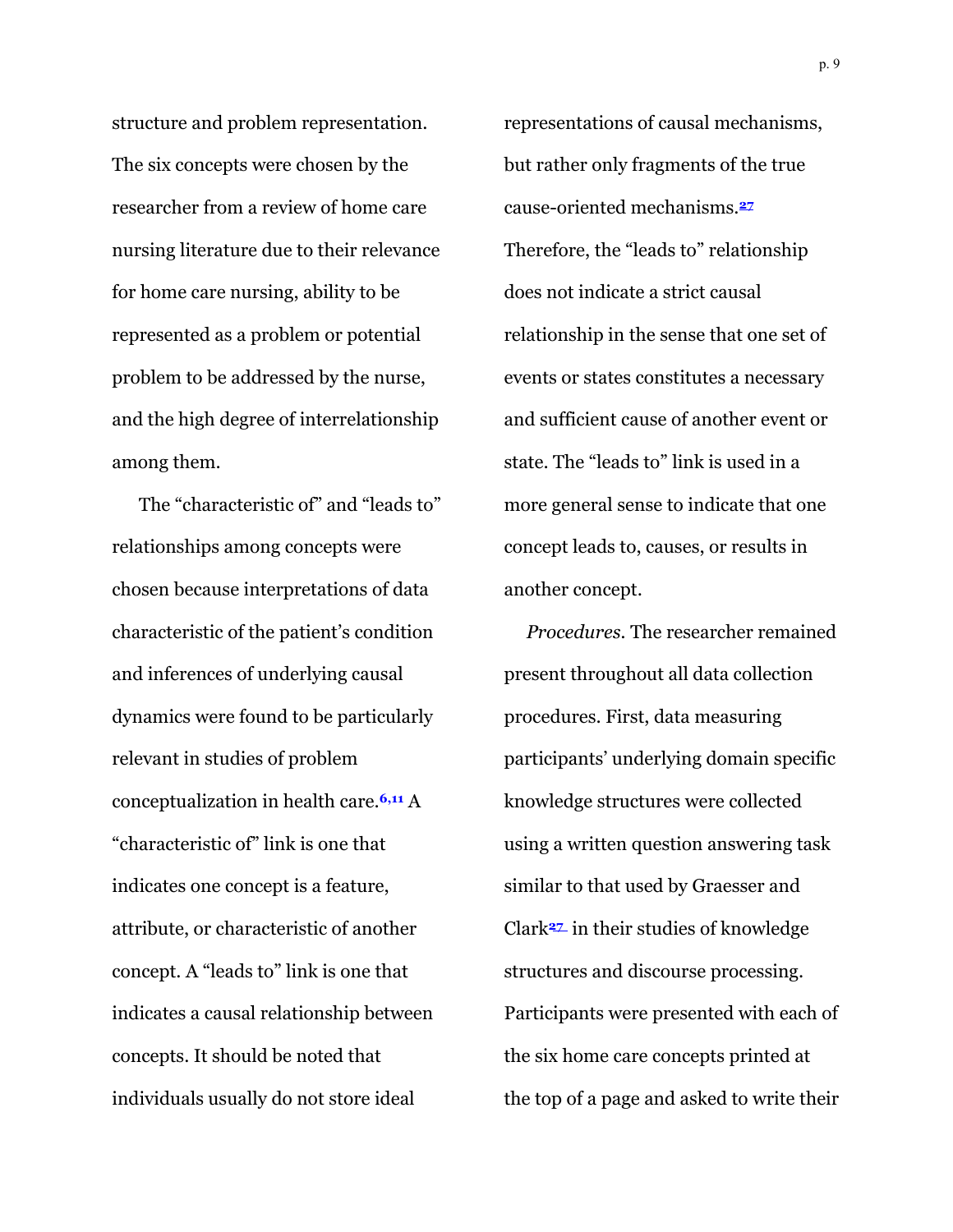answers to two questions related to each of those concepts: (1) What characteristics might patients exhibit that would indicate they have a problem with [concept]? (2) What are the causes of [concept]? There was no time limit for completion.

 After completion of the above, problem representation data were collected using a think-aloud question answering task similar to that used by Patel, Evans, and Kaufman**<sup>28</sup>** in their study of medical diagnosis and reasoning. Problem representation is the ability to analyze data in a problem situation and work out a conceptualization of the problem. Of interest to the present study was participants' ability to recognize patterns in the data and to make inferences during representation when presented with a patient scenario containing multiple interacting problems or potential problems. The six

study concepts formed the basis of a realistic patient scenario that included facts characteristic of the concepts and which implied a causal relationship among them, as well as irrelevant data. History of congestive heart failure was explicitly stated in the data; all other problem concepts and the relationships among them were not explicitly stated but could be inferred from the given information. Although facts were given in the scenario that are characteristic of current problems with depression, impaired mobility, poor medication management, and poor nutrition/hydration status, no facts were given that indicated a problem with falls had occurred yet. That is, there were no facts to imply that the patient had actually incurred a fall, but the situation was such that without appropriate intervention a fall was likely to happen.

 Participants were allowed three minutes to read the case scenario and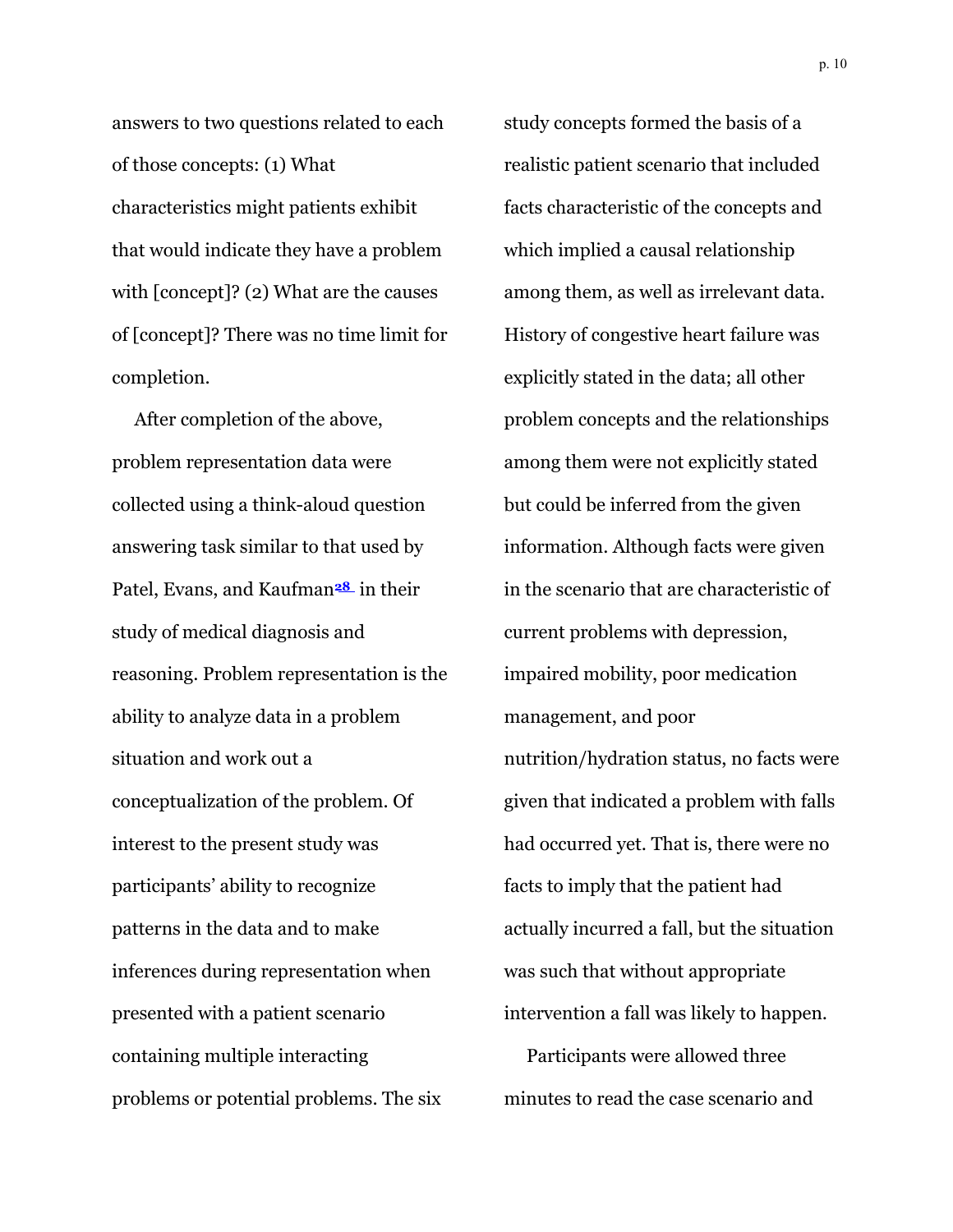were not allowed to refer back to the printed problem during the exercise. Inability to refer back to the scenario forced increased reliance on underlying knowledge structures during the formation of a problem representation and enhanced expert and novice differences in the representation process.

 After reading the scenario, participants wrote on a blank piece of paper what problems should be addressed by the home care nurse. After completing the list, participants answered aloud two questions for each problem identified: (1) How do you know the patient has a problem with [listed problem]? (2) What do you think is causing the problem with [listed problem]? When answering the questions, participants stated aloud everything they were thinking. Participants' verbal responses (protocols) were tape recorded for later

analysis. The identified problems (pattern recognition) and verbal protocols (inference) constituted participants' representation of the problem.

 *Data Analysis*. Participants' written responses to questions testing knowledge structures were analyzed according to (1) number of statements in response to questions; (2) correct and incorrect "characteristic of" statements; (3) correct and incorrect causal statements; and (4) interconnectivity among the six study concepts. Interconnectivity was a measure of the number and percentage of connections between two primary concepts. A connection was considered to exist if a characteristic or cause listed for one of the concepts was: (1) also listed as a characteristic or cause of another of the six concepts (e.g., lack of knowledge listed as a cause of both poor medication management and poor nutrition), or (2)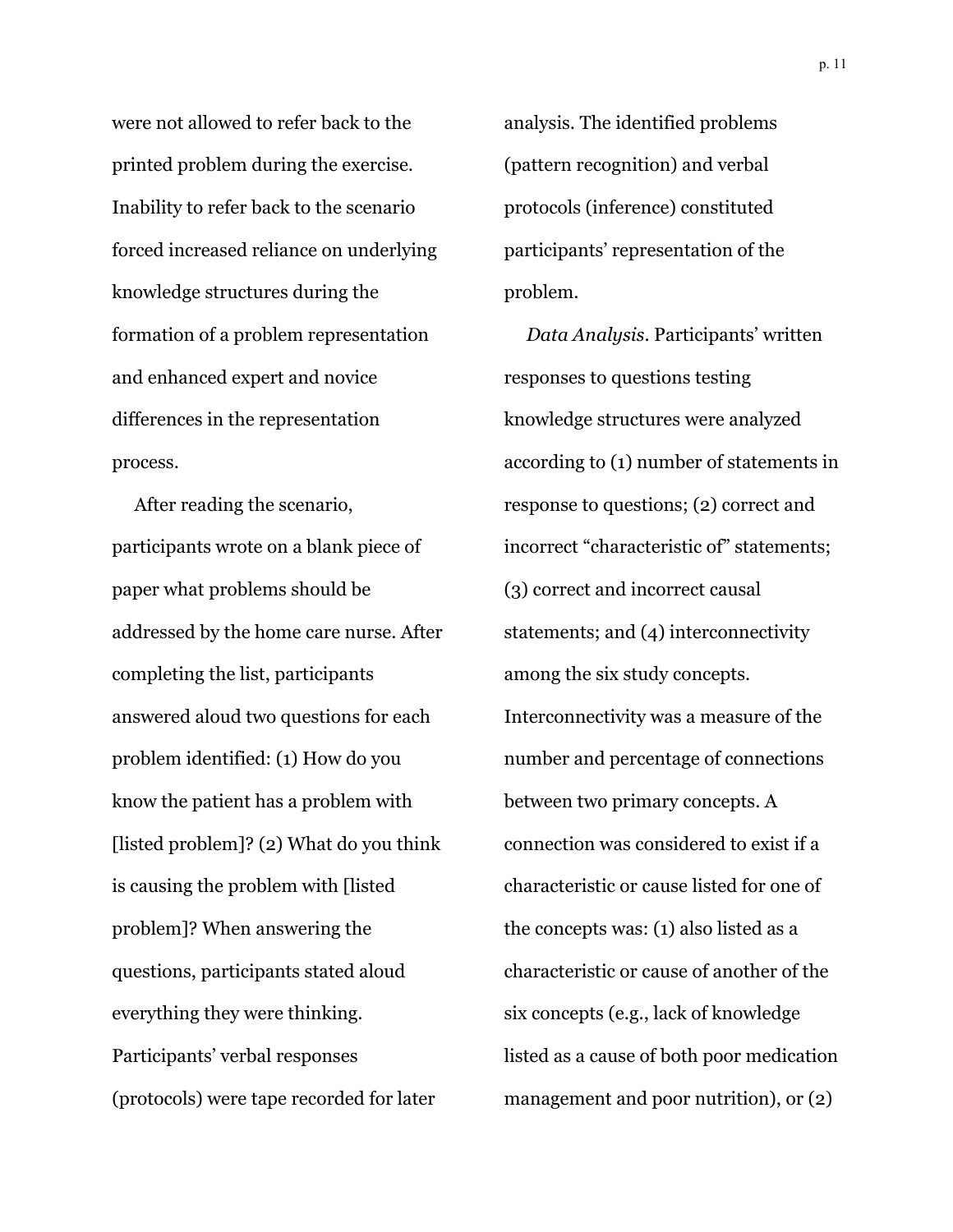was another of the six concepts (e.g., impaired mobility listed as a cause of depression). Classifications and scoring rules were adapted from those used by Graesser and Clark.**<sup>27</sup>**

 Analysis was conducted by two registered nurses who were knowledgeable and experienced in home care nursing. Each rater was trained in the classification procedures and interrater agreement was 98%. Both raters had to agree in order for a statement to be categorized; disagreements were determined by the researcher. Means, standard deviations, and proportions for both groups were compared.

 Participants' written list of problems and verbal protocols in the representation task were segmented, transcribed, and analyzed in a manner similar to that used by Patel, Evans, and Kaufman.**28** Data were translated into conceptual graphs that modeled

participants' problem representations, consisting of nodes interrelated by a network of directed relational links. A node is an idea or concept listed as a problem to be addressed by the participants or stated as a characteristic or cause during the think aloud exercise. Nodes were either facts given in the patient scenario or inferences derived from the scenario. Relational links represented the relationships between nodes and were directional. Links were classified as "characteristic of" if one node was a feature, attribute, or characteristic of the second node, or as "leads to" if one node was noted to lead to, cause, or result in the second node.

 Conceptual graphs were used to examine similarities and differences in the two groups' representation, pattern recognition, inference, and cohesion. Cohesion of the problem representation, or the degree of interconnection perceived among the scenario patient's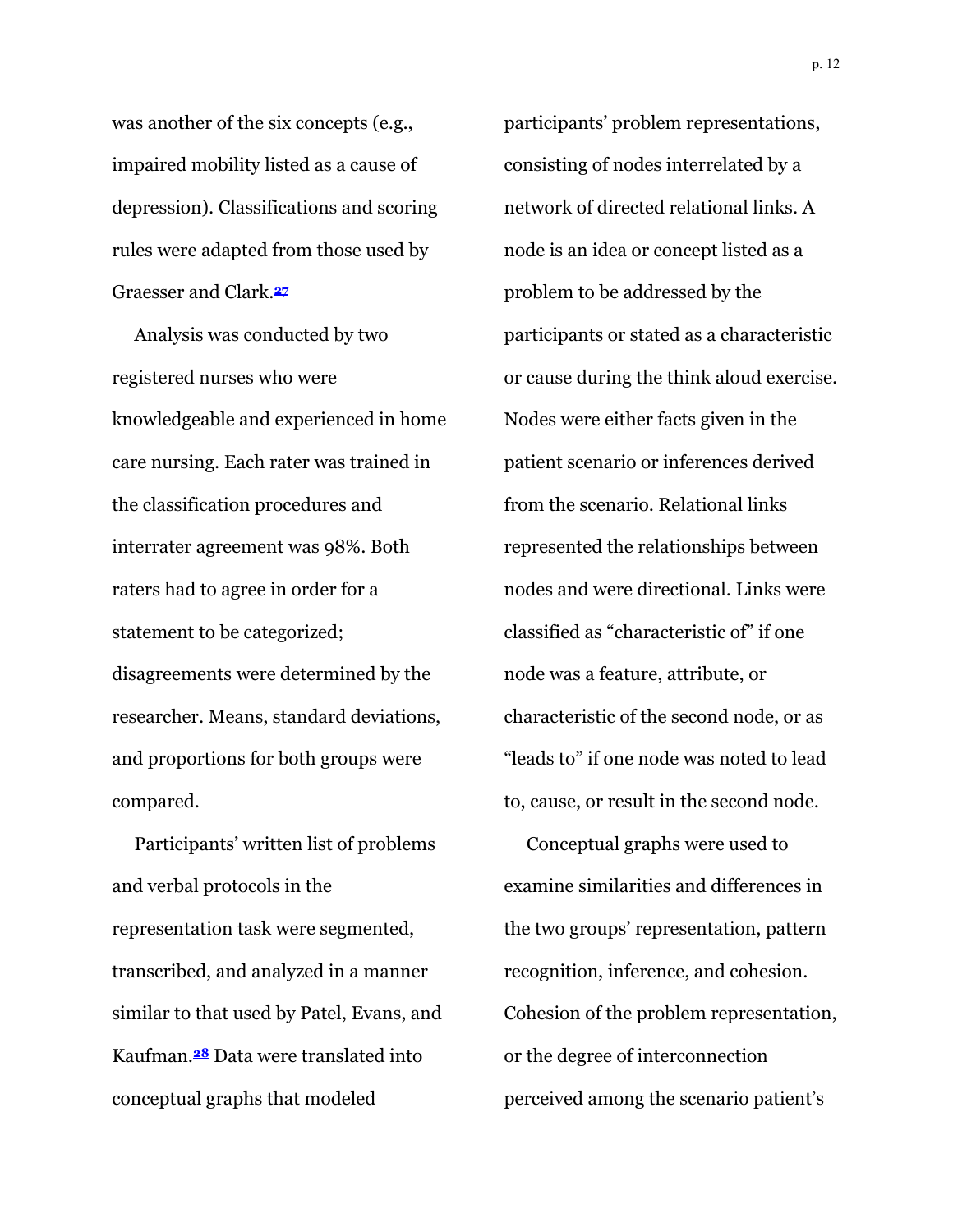problems and associated data and inferences, was determined by calculating: (1) the mean number of relational links per problem node (problem density), and (2) number of causal associations directly linking individual problems, reflecting the degree to which participants viewed each problem as interacting with and affecting each other. In addition, participants' pattern recognition and inference generation were qualitatively analyzed as to content, scenario information used in the identification of problems, errors, and recognition of potential problems.

 Participants' responses to the written question answering task (knowledge structure measure) were used in a simple prediction model to determine whether underlying knowledge structures could be used to predict specific problems identified from the

patient scenario (problem representation measure). In this model, similar to that developed by Gordon and Gill,**<sup>29</sup>** it was assumed that when data in the case scenario mapped onto information that a participant had associated with one of the study's six concepts in the knowledge structure task, that concept would be included during problem representation as a problem to be addressed. Conversely, if a participant did not identify associations with one of the six study concepts similar to those in the case scenario, it was predicted that the participant would not identify a problem associated with that concept during the problem representation task. Predictions were visually compared to participants' actual problem representations to test for accuracy of the model. Possible outcomes are described in Table 1.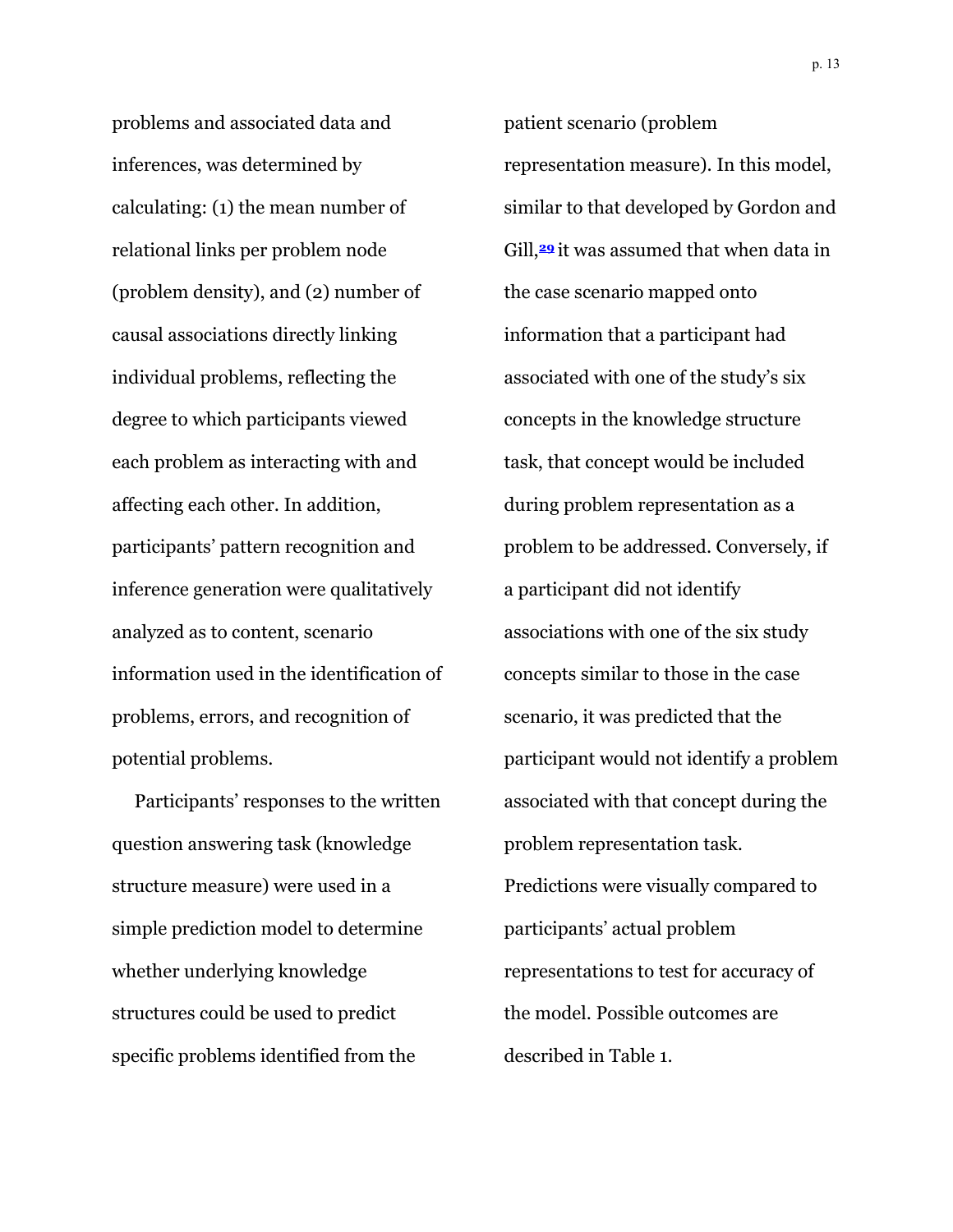|                                 |           | <b>Actual Representation</b> |
|---------------------------------|-----------|------------------------------|
| <b>Predicted Renresentation</b> | Inclusion | <b>AVOUSION</b>              |

| <b>Predicted Representation</b> | Inclusion | exclusion |
|---------------------------------|-----------|-----------|
| inclusion                       |           |           |
| exclusion                       | - +       |           |

The  $+$  + (predicted inclusion of concept, actual inclusion of concept) and - - (predicted exclusion of concept, actual exclusion of concept) outcomes represent accuracy of the prediction model (hits). Hits indicate accuracy in predications. The + - (predicted inclusion of concept, actual exclusion of concept) and - + (predicted exclusion of concept, actual inclusion of concept) outcomes represent errors in the prediction model (misses). Misses indicate inaccuracy or errors in predications.

**Table 1. Possible Prediction Model Outcomes** 

 Finally, the relationship between interconnections among underlying knowledge structures and associations in problem representations for novices and experts was examined using Spearman's rank-order correlations.

#### **Results**

 A summary of the differences between novice and expert knowledge structures and problem representation is provided in Table 2.

 *Knowledge Structures*. Experts listed a greater number of both characteristic statements ( $M = 62.8$ ,  $SD = 18.52$ ) and causal statements  $(M = 49.6, SD =$ 17.35) than did novices (*M* = 36.2, *SD* = 9.24 and  $M=29.0, SD=5.06$ , respectively), although experts and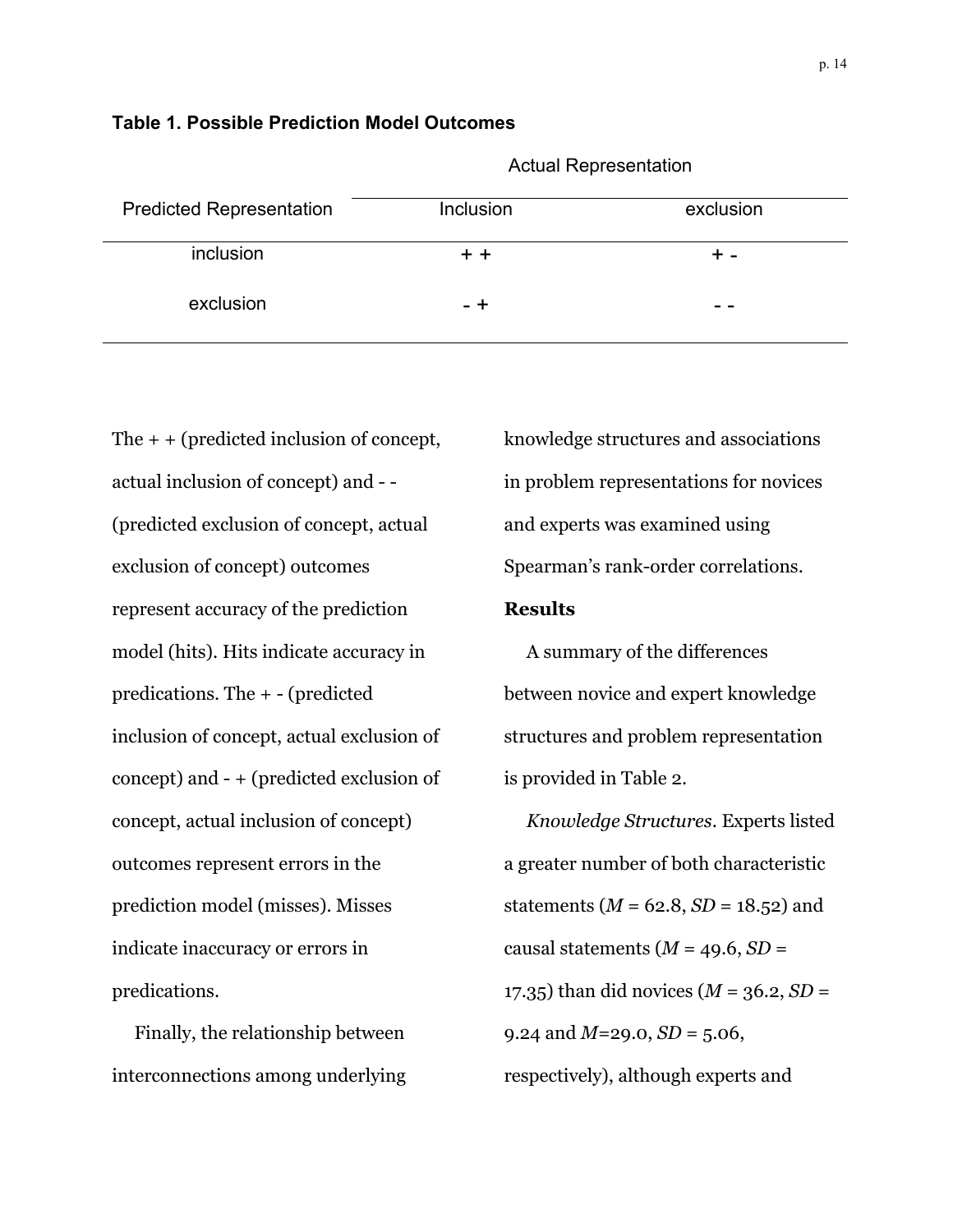novices listed the same proportion of characteristic statements (56%) to causal statements (44%). There were only slight differences in the accuracy of statements between the two groups. Of the 314 total characteristic statements listed by experts, 95% were correct, while 93% of the novices' 181 total characteristic statements were correct. Experts listed a total of 248 causal statements with a 96% accuracy rate, while novices listed a total of 145 causal statements, with a 97% accuracy rate. Experts' statements were more interconnected than those of novices. Of the 562 total statements made by experts, 170 (30%) were connected to each other. For novices, 75 (23%) of the 326 total statements were connected to each other.

 Experts and novices made several qualitatively similar types of statements. Both noted factors that could be verified only through laboratory testing, such as

"anemia," "decreased serum albumin," and "digoxin level high." Also, both groups stated many and varied outward signs or objective observations that might be characteristic of patients with problems related to the concepts, for example "edema," "unsteady gait," and "poor skin turgor."

 Experts' and novices' statements also exhibited qualitative differences. Experts listed a greater number and variety of statements that related to social and environmental characteristics and causes than did the novices, for example "lack of social support," "low income," and "multiple environmental hazards." Experts also noted a greater number and variety of symptoms or subjective information about patients that would be known or verified only through history taking, questioning, or interviewing patients or their caregivers, such as "confusion from too many meds," and "decreased appetite."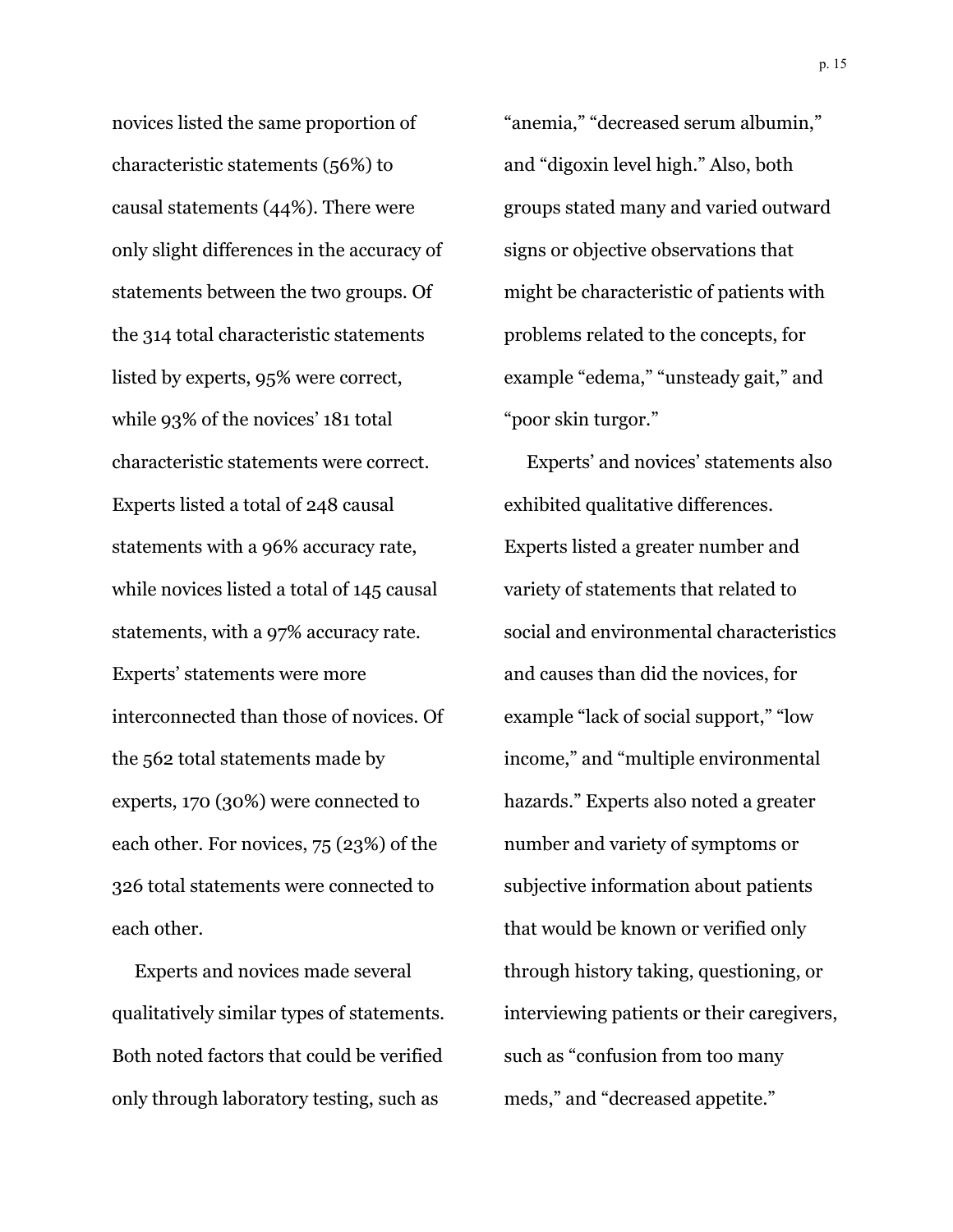*Problem Representation*. Visual inspection of all experts' representations showed data and inferences that were so interrelated as to present a singular web of problems. Three of the novices' representations, however, consisted of two to four concurrent yet unrelated groups of problems that appeared as separate islands within the total representation. In contrast, representations of the experts were highly interrelated. Average problem density for experts' graphs was 6.30 compared to 4.44 for novices. Experts noted a mean of 5.6 causal associations directly linking individual problems, while novices noted a mean of 1.4. Experts were able to offer extensive explanations of the problems, while novices' graphs were less extensive and generally contained less satisfactory explanations. For example, all experts were able to state possible causes of each of the problems identified, yet two of the

novices were unable to speculate any possible cause for one of the problems they identified.

 Pattern recognition was reflected in the problems identified from data in the scenario. Novices identified a range of three to seven problems to be addressed (*M* = 4.8) while experts identified from four to seven  $(M = 5.6)$ . All of the experts noted the potential for exacerbation of CHF as a problem to be addressed, while none of the novices did even though the scenario specifically stated a history of CHF and included evidence of noncompliance with medications. However, only two of the experts noted a potential for falls while all of the novices did. The only other potential problem cited was by one expert who noted the potential for skin breakdown. Experts made a total of 111 inferences from scenario data (*M* = 22.2), while novices made 79 (*M* = 15.8). There were 13 total inferential errors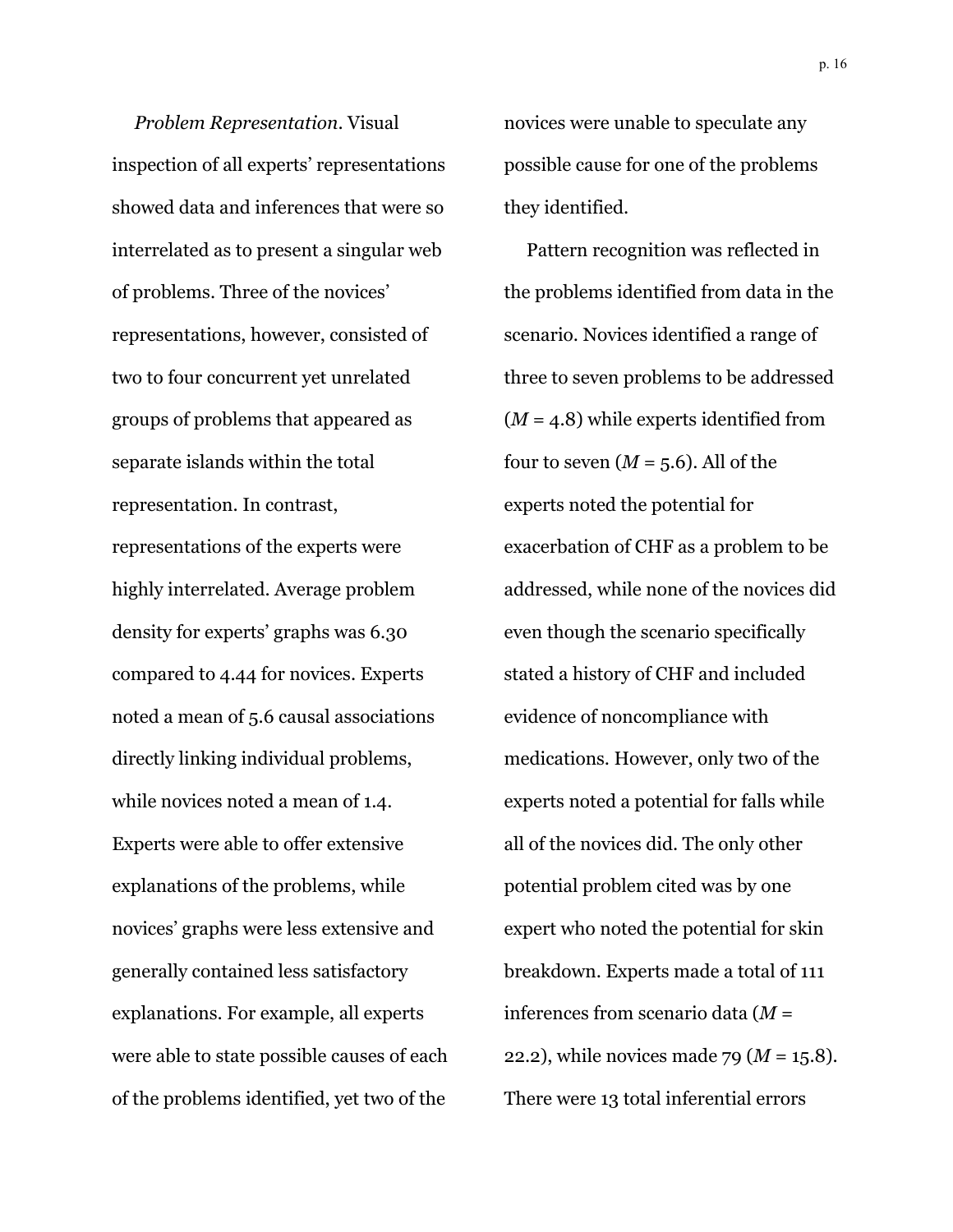made by novices (11%), and 85% of

Only one inferential error

those were related to causal inferences.

(characteristic) was made by the experts.

| <b>Problem Representations</b> |                                          |                        |                        |  |
|--------------------------------|------------------------------------------|------------------------|------------------------|--|
|                                |                                          | Experts                | <b>Novices</b>         |  |
|                                | Total written characteristic             | 314                    | 181                    |  |
|                                | statements                               | $(mean = 62.8)$        | $(mean = 36.2)$        |  |
| Knowledge<br><b>Structures</b> | Accuracy of characteristic<br>statements | 95%                    | 93%                    |  |
|                                | Total written causal<br>statements       | 248<br>$(mean = 49.6)$ | 145<br>$(mean = 29.0)$ |  |
|                                | Accuracy of causal<br>statements         | 96%                    | 97%                    |  |
|                                | <b>Connected statements</b>              | 30%                    | 23%                    |  |
|                                | Mean problem density                     | 6.30                   | 4.44                   |  |
|                                | Mean causal associations                 | 5.6                    | 1.4                    |  |
| Problem<br>Representation      | Mean problems identified                 | 5.6<br>$(range = 4-7)$ | 4.8<br>$(range = 3-7)$ |  |
|                                | <b>Total inferences</b>                  | 111<br>$(mean = 22.2)$ | 79<br>$(mean = 15.8)$  |  |
|                                | <b>Total inferential errors</b>          | 1                      | 13                     |  |

**Table 2. Differences Between Novice and Expert Knowledge Structures and Problem Representations** 

*Prediction of Problem Representation from Knowledge Structure*. The prediction model was more accurate in predicting inclusion or exclusion of specific problems in the representation for the experts (79%) than for the novices (59%). Hits were almost exclusively due to the " $+$  +" type for both groups. There were twice as many misses for novices (12) than for experts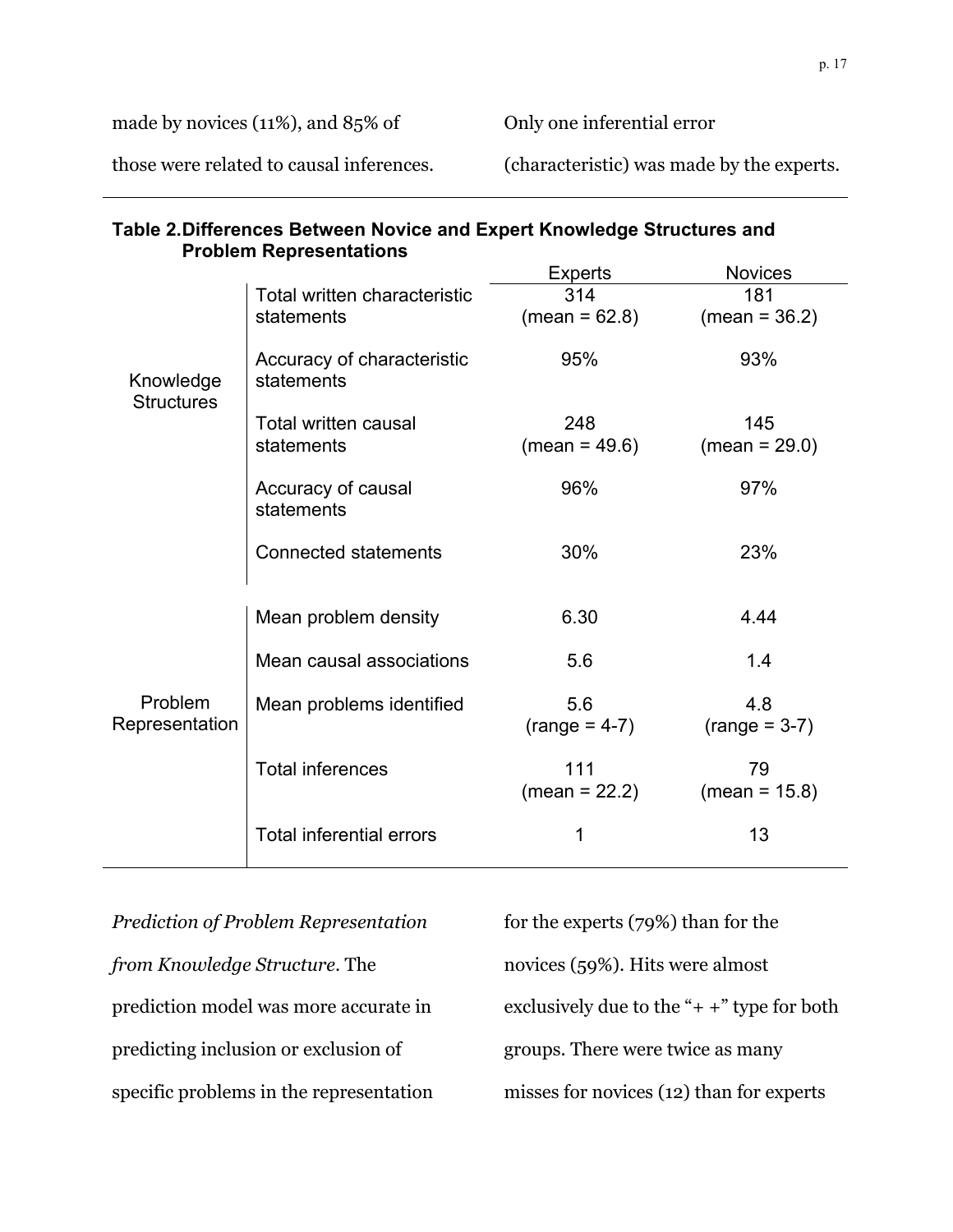(6). Almost all of the experts' misses were "+ -," one each for four of the experts while the fifth had none. However, misses for the novices were evenly split between "+ -" and "- +" types. Two of the novices had one miss each, while the remaining three novices had from 2 to 5 misses each. Correlation between total interconnectivity of underlying structural knowledge and representation density was *rs* = .40 for both novices and experts. A closer look at the correlation between just the causal links in underlying knowledge structure and representations revealed differences between the groups. Findings were *rs*= .23 for novices and *rs* = .45 for experts.

#### **Discussion**

 Consistent with research in other fields, expert home care nurses' underlying structural knowledge was more extensive and interconnected than that of novices. However, unlike findings in some domains, novices and experts were very similar in the accuracy of their underlying knowledge so differences were not related to erroneous knowledge elements. While both groups' underlying structures were very similar in some types of knowledge associated with the six study concepts, there were notable differences. Experts appeared much more knowledgeable about social and environmental factors, as well as subjective information that could be elicited to evaluate them. Both of these differences are likely related to the experts' extensive practice in the home care setting, where there is considerable focus on social and environmental factors that impact patients' and caregivers' ability to manage care. Through their extensive practice, experts appeared to have developed broad, highly interconnected knowledge structures related to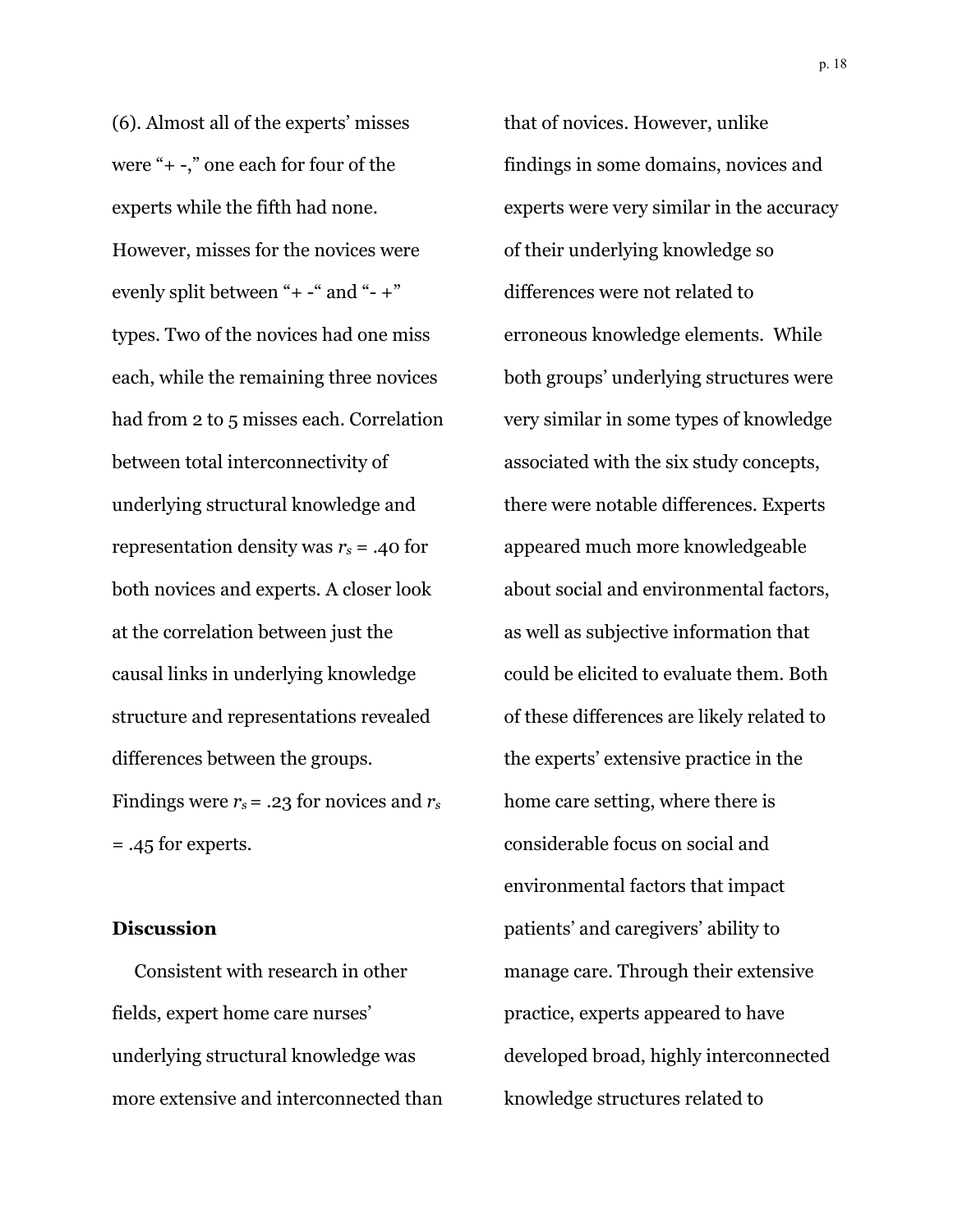concepts relevant to home care practice. Basic nursing education programs have traditionally focused students' limited practical experiences on hospitalized patients, where novice nurses have less opportunity to develop structures related to the impact of home environment and social support on selfor caregiver-management.

 Findings regarding problem representation were also similar to those from other fields and to those using single dimensional problems. Experts' problem representations were more complete, complex, and cohesive, indicating a highly dynamic conceptualization of the patient situation. The present study's use of multidimensional problems also demonstrates that experts are more likely than novices to view individual sub-problems within a single patient as being highly interrelated with and

affecting each other, particularly in a causal manner.

 Experts' problem conceptualizations included a greater number of problems with a high degree of interconnectivity. Novices' representations were somewhat more superficial and piecemeal than those of the experts. There were too few potential problems in the scenario to closely examine recognition of potential problems from patterns in the data. However, experts did demonstrate a distinct superiority compared to novices in ability to recognize the potential for exacerbation of CHF as an area that should be addressed. Findings related to identifying other potential problems (e.g., falls) were mixed, and warrant additional study.

 In research conducted in other domains, there are conflicting findings regarding novices' ability to attend to relevant cues in the problem data. In some studies, novices experienced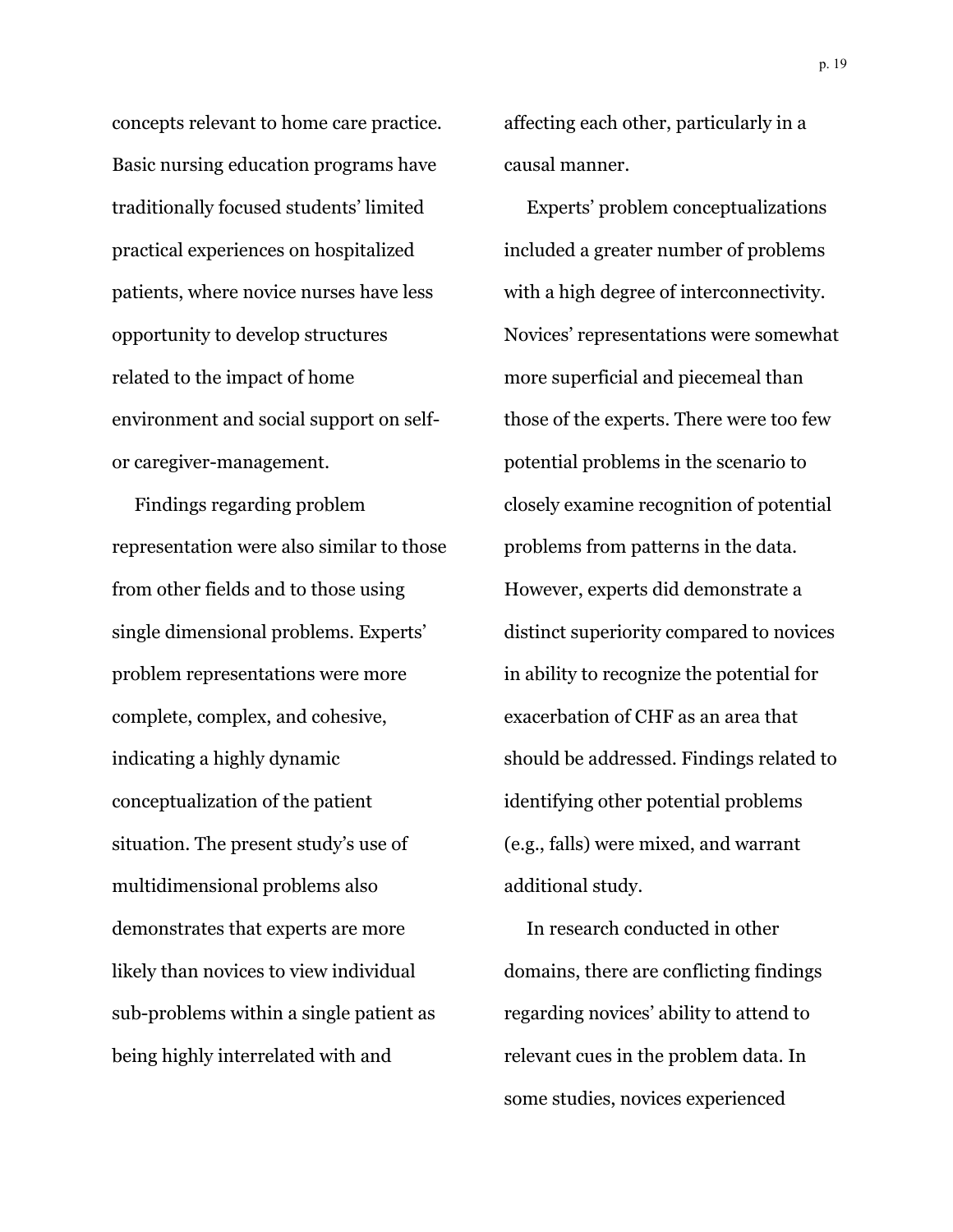difficulty in identifying relevant cues, while in other work novices were very similar to experts in identifying key elements. In the present study, both novices and experts cited the same scenario data to support identification of problems. However, while novices and experts used similar cues in the case scenarios to develop their representations, novices at times used inaccurate reasoning chains, leading to inferential errors from the data.

 Experts stated problems as broad concepts (e.g., "poor nutrition" and "depression"), demonstrating ability to view given signs and symptoms as subcomponents of higher level problems. In contrast, novices more often stated problems on a lower level than experts, for example, "need to gain weight." Many of the problems listed by novices were considered by experts to be symptoms of broader problems. For example, one novice listed "ambulating

with use of wall" as a problem, while experts listed it as a sign characteristic of a problem with mobility. What was particularly evident, however, was novices' greater likelihood of inferring different meanings to some cues or to make no inference at all.

 Novices identified many of the same occurring problems as the experts based on detection of patterns in the data. However, at other times novices either did not identify a problem, or viewed it in a less complete manner or at a superficial depth of understanding. It appeared that limitations in novices' pattern recognition were associated with limits in ability to consistently generate the appropriate inferences and relations not explicitly stated in the problem.

 In earlier studies of problem solving cognition it was noted that when individuals' underlying knowledge structures contained incomplete associations, those individuals were less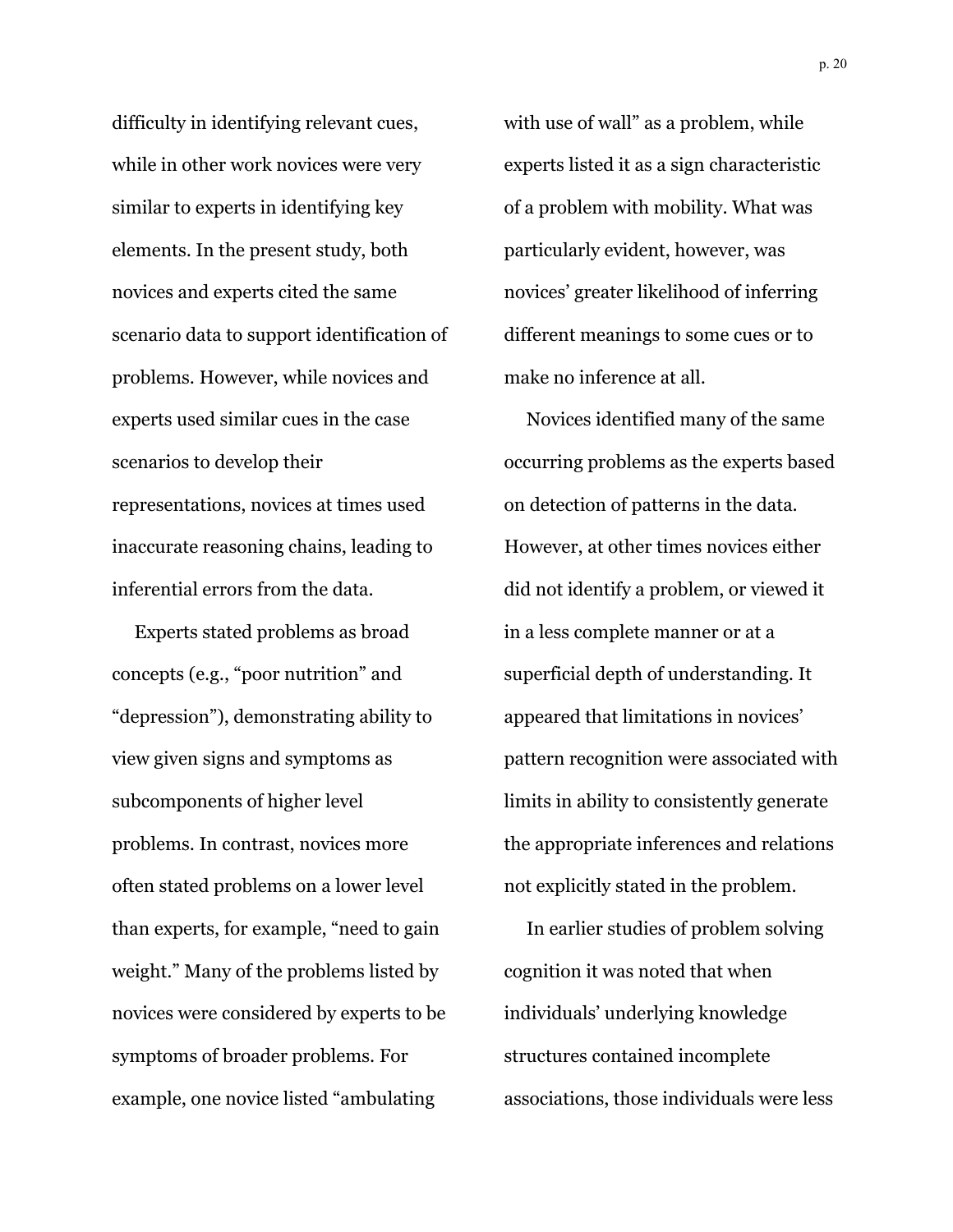apt to develop complete problem representations.**23** However, the present study's findings are more consistent with (1) the presence of weak, rather than absent, knowledge links, and (2) less understanding of when to apply specific knowledge, as explanations for novices' less complete problem representations. If missing links among concepts within knowledge structures were the primary explanation, a greater number of prediction model hits would be of the "- -" type. That is, underlying associations in structural knowledge would be absent, so no association would be made during problem presentation. However, since there were very few "- -" hits for either group (one for experts, two for novices), this is not likely.

 It also seems reasonable to assume that strong links would result in consistent ability to associate concepts during both free recall and problem

representation, as seen with the experts, and that weaker links would result in inconsistent ability to associate concepts during free recall and problem representation, as seen with novices. In addition, experts may know more about the appropriate conditions for application of their knowledge, increasing the predictability of its use. In contrast, novices may have less knowledge related to conditions of applicability, therefore decreasing the predictability that their underlying knowledge will be applied in specific problem situations.

 The moderate positive relationship between total interconnectivity of structural knowledge and cohesion of problem representation is consistent with research in other fields. Differences between experts and novices in the relationship between causal interconnections in knowledge structures and causally interacting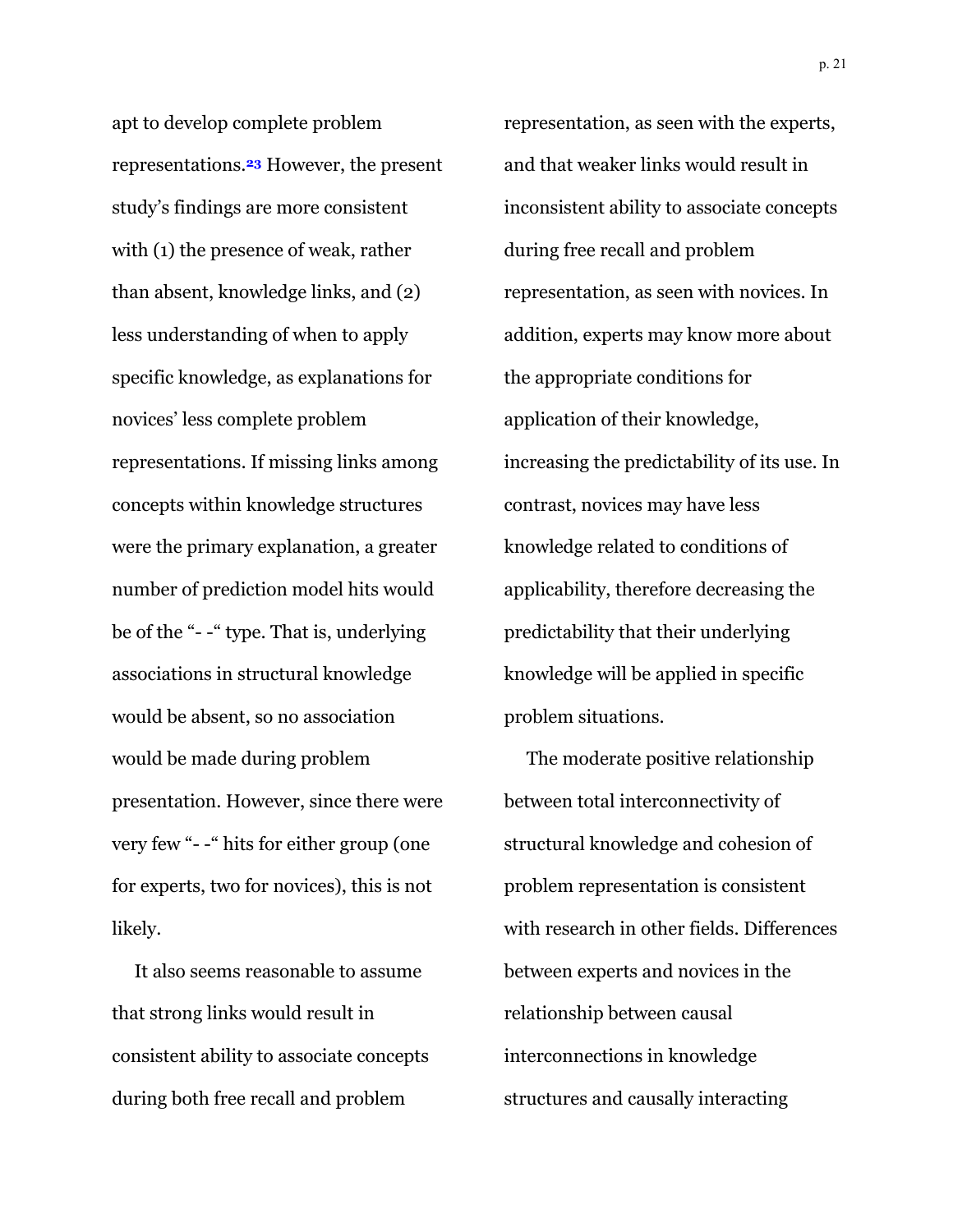patient problems in the representations were specifically examined because in practice, changes in one patient problem can cause changes in other coexisting problems. As might be expected, there was a stronger relationship for experts than for novices, although, due to small sample size, significance could not be demonstrated. Differences related to knowledge of conditions of applicability and stronger links among knowledge elements could account for this finding as well.

 *Limitations*. The number of participants in this study is small which limits generalizability of the findings. Readers must therefore take this limitation into account when interpreting findings.

 The traditional method or criteria for determining expertise levels is to base expertise level on the amount of experience in the domain of interest. This may not be the most differentiating factor possible. Attempts were made to compensate for this by considering subjective evaluations of participants by those familiar with their knowledge and expertise. However, there is still the possibility that all persons included in the study were not truly representative of their expertise level.

 The literature reflects some concern that completion of a structural knowledge task may affect subsequent problem representation if the question answering task used to measure structural knowledge uses the same concepts included in the problem representation scenario.**20** Although there was no evidence of question probe intrusiveness in a study using a similar approach,**29** there was no feasible way to check for this effect in the present study. Some researchers**<sup>20</sup>** suggest inserting additional concepts among those of interest in order to decrease the likelihood of question probe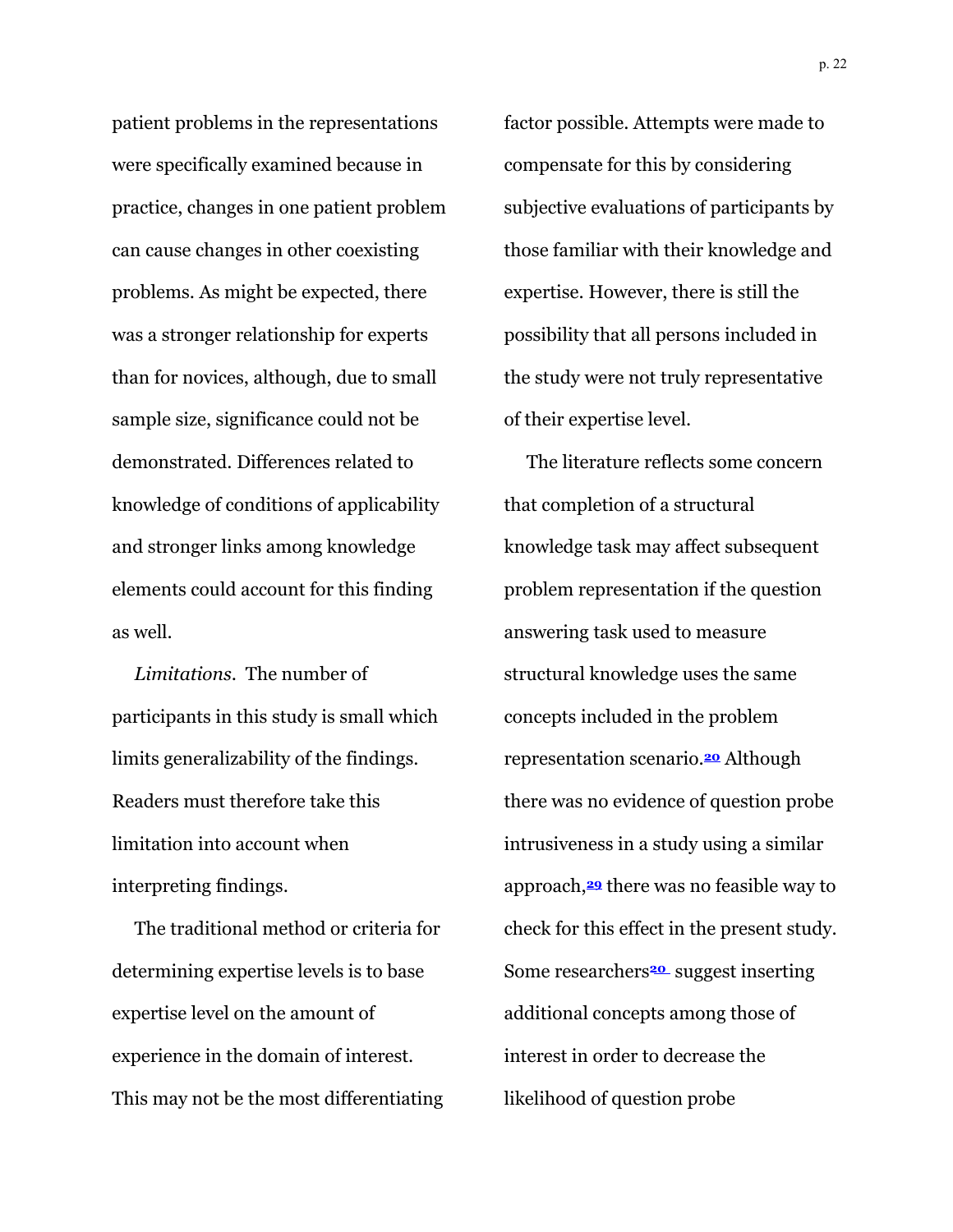intrusiveness. This was tried during pilot testing of the present study's materials; however, doing so considerably lengthened participation time. Participants reported fatigue after completing the lengthy task which may have affected performance on the problem representation task. While the possibility of intrusiveness remains, the researcher felt it would pose a lesser threat to study validity than participant fatigue.

 *Implications for practice, education, and research*. Generalization of study findings is limited due to small sample size, however several implications warrant examination in future studies. New graduates or nurses with no experience in home care may not be prepared to assume a fully independent role in establishing the initial care plan for home care patients. Lack of experience in home care practice appears related to less knowledge

regarding certain aspects of care for patients at home, particularly related to social support and environmental influences. Inexperience also appears related to the development of patient representations that may be superficial and less dynamic, with some errors in reasoning. Until the nurse obtains adequate experience in home care practice, it may be advisable to encourage close preceptor and mentoring activities with coworkers who are expert home care nurses. Also, employee assessment tests that focus on underlying knowledge alone may not be adequate in predicting the ability of nurses with no home care experience to develop comprehensive patient representations.

 The assessment of knowledge structures and problem representation may hold some utility for nursing education. This study and others **<sup>30</sup>** document the influence of extensive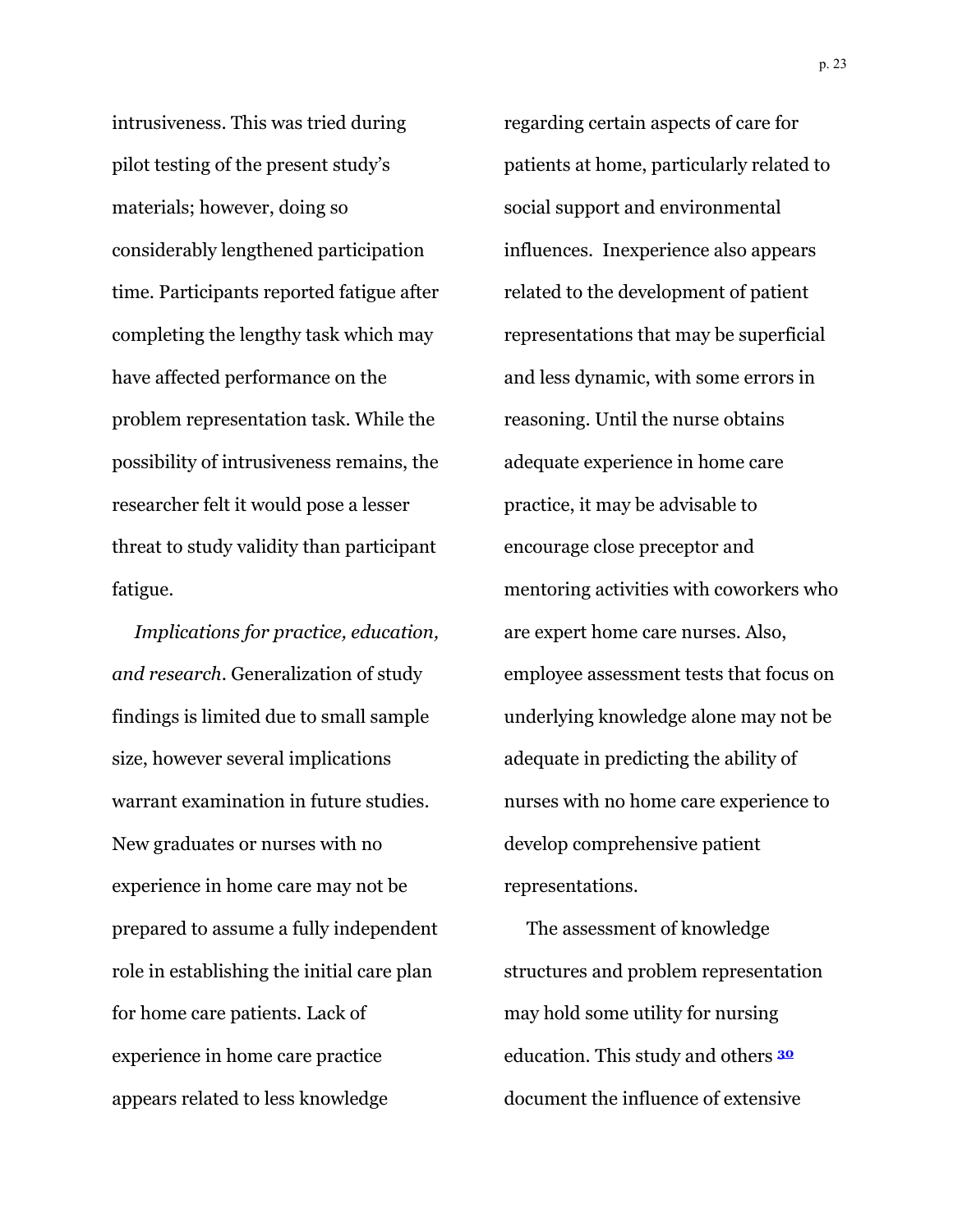practice in a problem solving domain for the development of expert performance. Therefore, it is reasonable to expect that nursing student clinical experiences in community settings may influence their underlying knowledge structures or representations for complex home care nursing patients.

types of home care experiences under which knowledge structures expand and/or strengthen and problem representation skill begins to approach expert levels. Studies with representative samples and variety in problem situations are needed to generate more meaningful data.

More information is needed

regarding the extensiveness and specific

## **References**

- **1.** Rice, R. (1996). *Home health nursing practice: Concepts and application*. St. Louis: Mosby.
- **2.** Corcoran, S.A. (1986). Task complexity and nursing expertise as factors in decision making. *Nursing Research*, *35*(2), 107-112.
- **3.** dela Cruz, F.A. (1994). Clinical decision-making styles of home healthcare nurses. *Image – the Journal of Nursing Scholarship, 26*(3), 222-226.
- **4.** O'Neill, E. (1996). An exploratory study of clinical decision making in home healthcare nursing. *Home Healthcare Nurse, 14*(5), 362-368.
- **5.** Greeno, J. (1977). Process of understanding in problem solving. In N.J. Castellan, D.B. Pisoni, and G.R. Potts (Eds.), *Cognitive Theory.* Hillsdale, N.J.: Lawrence Erlbaum Associates.
- **6.** Hassebrock, F., Johnson, P.E., Bullemer, P., Fox, P.W. & Moller, J.H. (1993). When less is more: Representation and selective memory in expert problem solving. *American Journal of Psychology, 106*, 155-189.
- **7.** Chi, M.T.H., Feltovich, P.J. & Glaser, R. (1981). Categorization and representation of physics problems by experts and novices. *Cognitive Science, 5*, 121-152.
- **8.** Glaser, R. & Chi, M.T.H. (1988). Overview. In M.T.H. Chi, R. Glaser, and M.J. Farr (Eds.) *The Nature of Expertise*. Hillsdale, N.J.: Lawrence Erlbaum Associates.
- **9.** Anzai, Y. (1991). Learning and representation for physics expertise. In K.A. Ericsson and J. Smith (Eds.), *Toward a General Theory of Expertise*. Cambridge, MA: Cambridge University Press.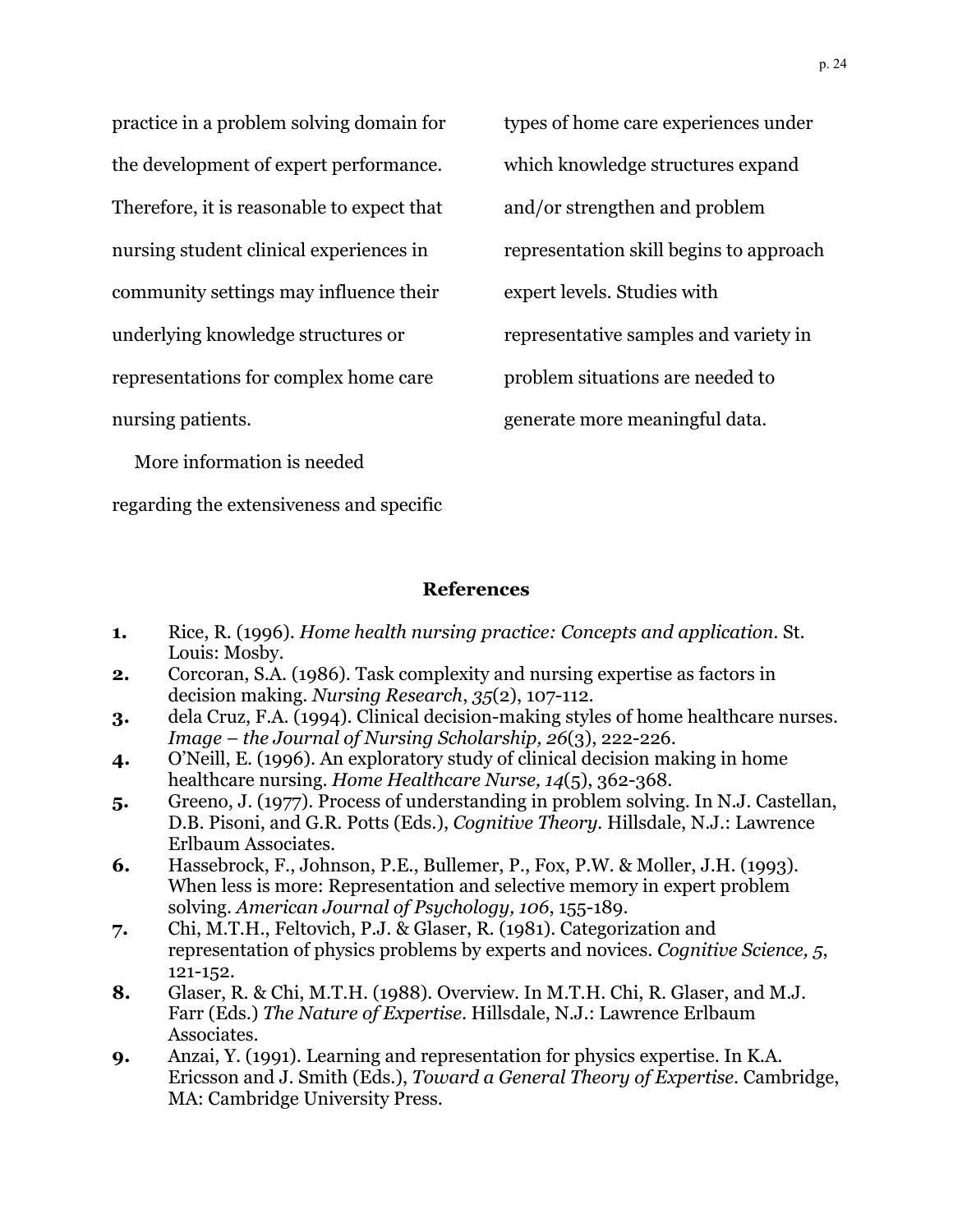- **10.** Charness, N. (1991). Expertise in chess: the balance between knowledge and search. In K.A. Ericsson and J. Smith (Eds.), *Toward a General Theory of Expertise*. Cambridge, MA: Cambridge University Press.
- **11.** Groen, G.J. & Patel, V.L. (1991). A view from medicine. In M.U. Smith (Ed.) *Toward a Unified Theory of Problem Solving*. Hillsdale, N.J.: Lawrence Erlbaum Associates.
- **12.** Lesgold, A.M., Rubinson, H., Feltovich, P., Glaser, R., Klopfer,D., and Wang, Y. (1988). Expertise in a complex skill: Diagnosing x-ray pictures. In M.T.H.Chi, R.Glaser, and M.J. Farr (Eds.) *The Nature of Expertise*. Hillsdale, NJ: Lawrence Erlbaum Associates.
- **13.** Bordage, G. & Lemieux, M. (1991). Semantic structures and diagnostic thinking of experts and novices. *Academic Medicine, 66*(9 Suppl), S70-72.
- **14.** Benner, P. (1984). From Novice to Expert: *Excellence and Power in Clinical Nursing Practice*. Menlo Park, CA: Addison-Wesley Publishing Company.
- **15.** Lamond, D. & Farnell, S. (1998). The treatment of pressure sores: a comparison of novice and expert nurses' knowledge, information use and decision accuracy. *Journal of Advanced Nursing, 27*, 280-286.
- **16.** Redden, M. & Wotton, K. (2001). Clinical decision making by nurses when faced with third-space fluid shift: how well do they fare? *Gastroenterology Nursing*, *24*, 182-191.
- **17.** Westfall, U.E., Tanner, C.A., Putzier, D., & Padrick, K.P. (1986). Activating clinical inferences: a component of diagnostic reasoning. *Research in Nursing & Health, 9*, 269-277.
- **18.** Glaser, R. (1989). Expertise and learning: How do we think about instructional processes now that we have discovered knowledge structures? In D. Klahr and K. Kotovshy (Eds.) *Complex Information Processing*. Hillsdale, N.J.: Lawrence Erlbaum Associates.
- **19.** Diekhoff, G.M. (1983). Relationship judgments in the evaluation of structural understanding. *Journal of Educational Psychology, 75*, 227-233.
- **20.** Jonassen, D.H., Beissner, K., & Yacci, M. (1993). *Structural Knowledge: Techniques for Representing, Conveying and Acquiring Structural Knowledge*. Hillsdale, N.J.: Lawrence Erlbaum Associates.
- **21.** Tennyson, R.D. & Rasch, M. (1988). Linking cognitive learning theory to instructional prescriptions. *Instructional Science, 17*, 369-385.
- **22.** Royer, J.M., Cisero, C.A. & Carlo, M.S. (1993). Techniques and procedures for assessing cognitive skills. *Review of Educational Research, 63*(2), 201-243.
- **23.** Chi, M.T.H., Glaser, R. & Rees, E. (1982). Expertise in problem solving. In R. Sternberg (Ed.) *Advances in the Psychology of Human Intelligence*. Hillsdale, N.J.: Lawrence Erlbaum Associates.
- **24.** Robertson, W.C. (1990). Detection of cognitive structure with protocol data: Predicting performance on physics transfer problems. *Cognitive Science, 14*, 253- 280.
- **25.** Broderick, M.E. & Ammentorp, W. (1979). Information structures: an analysis of nursing performance. *Nursing Research, 28*, 106-110.
- **26.** Lauri, S. & Salantera, S. (1995). Decision-making models of Finnish nurses and public health nurses. *Journal of Advanced Nursing, 21*, 520-527.